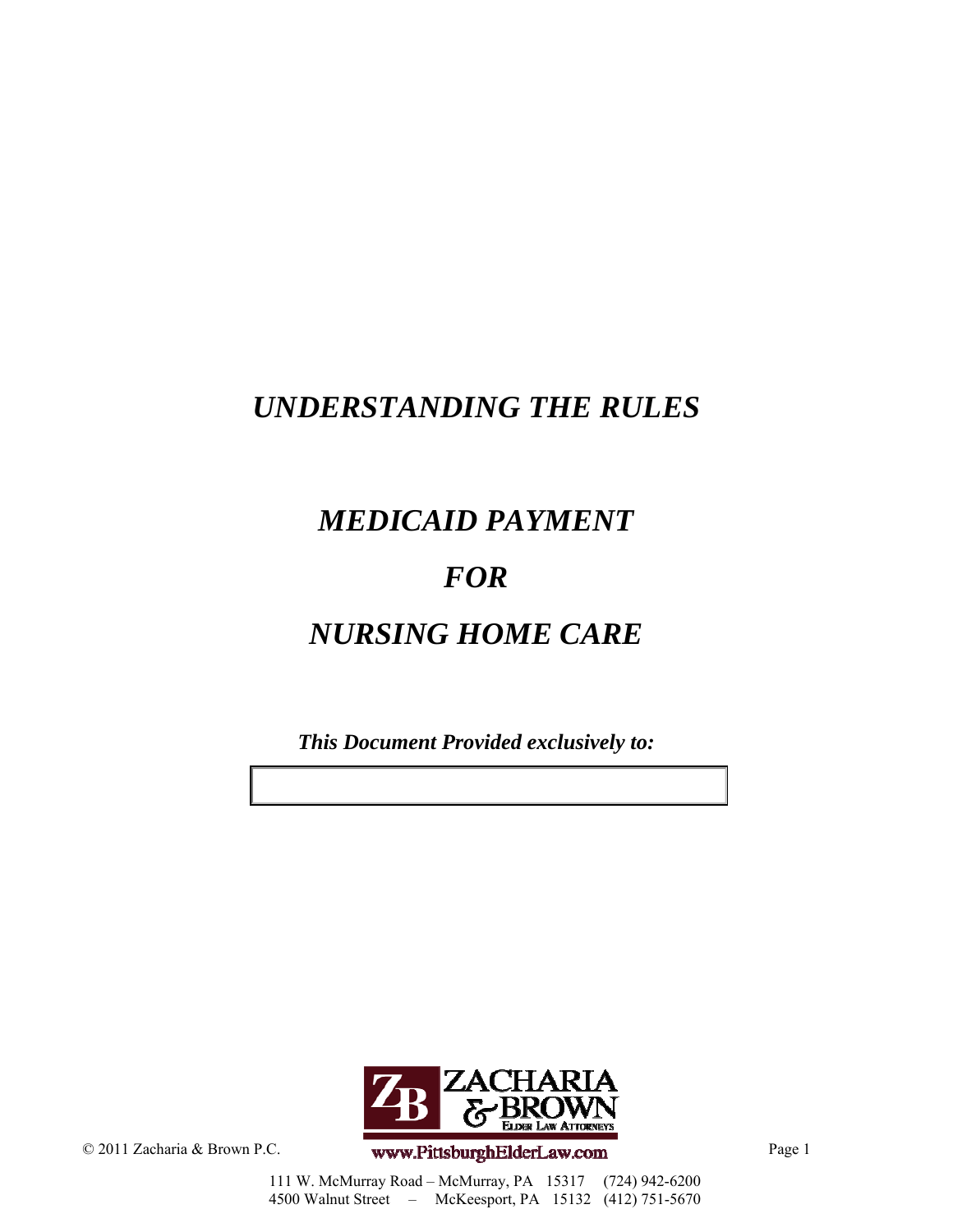# *About This Booklet*

The decision to move a family member or loved one into a nursing home is one of the most difficult decisions you can make. Perhaps the move is being made because the family member can no longer care for himself or herself...or has a progressive disease like Alzheimer's...or has had a stroke or heart attack.

No matter the reason, those involved are almost always under great stress. At times like these, it's important that you pause, take a deep breath and understand that there are things you can do. Good information is available and you can make the right choices for you and your loved one.

Understanding the Rules: Medicaid Payment for Nursing Home Care is designed to help provide you with information and answers to some of the questions you will encounter. These are questions which we, as Elder Law attorneys and nursing home professionals, deal with on a daily basis.

Our clients have found this guide to be a valuable resource, and we hope you will find it useful too.

Be aware however, that this booklet was written in the fall of 2006 and updated in 2011 and discusses only Pennsylvania law. The law can and does change often. You must seek the advice of a skilled elder law attorney. We can help. Feel free to call.

#### *DISCLAIMER! PLEASE READ!*

**This is one of the most complex and complicated areas of law we've ever seen. If you take any action on your own without the continuing guidance and advice of an experienced elder law attorney, you are on your own. You will likely make mistakes and they may cost you dearly. You may not rely solely on the contents of this book as guidance.**

**The information contained herein does not constitute legal advice; nor does it create an attorney-client relationship. The information contained herein should not be viewed as factual nor valid, particularly because of the changing nature of this area of law. This is a very complicated and complex area of law. You must see a qualified and competent attorney before taking any action.**



www.PittsburghElderLaw.com

111 W. McMurray Road – McMurray, PA 15317 (724) 942-6200 4500 Walnut Street – McKeesport, PA 15132 (412) 751-5670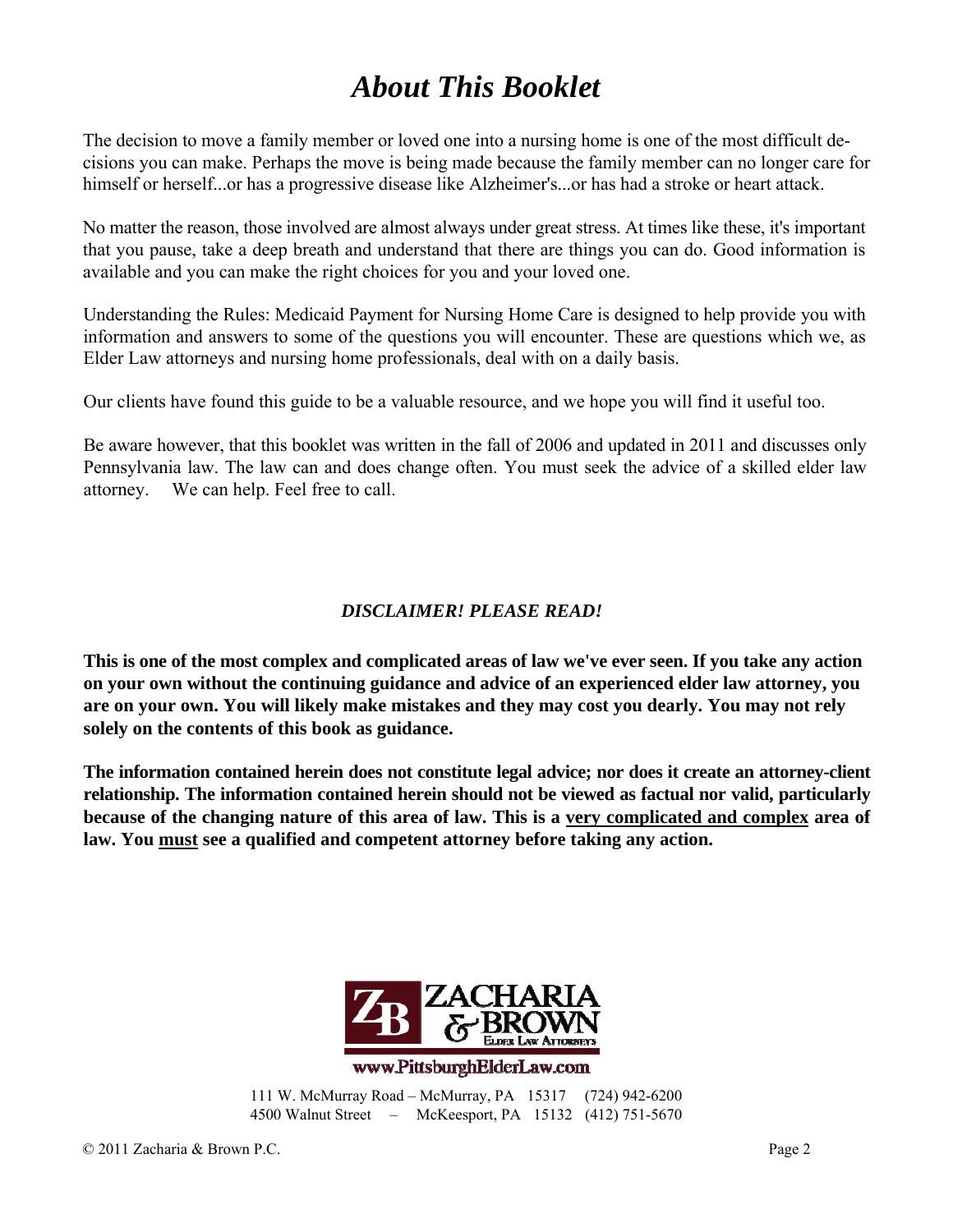# *Introduction*

Americans are living longer than ever before. At the turn of the 20th century, the average life expectancy was about 47 years. As we now begin the 21st century, life expectancy has almost doubled. As a result, we face more challenges and transitions in our lives than those who came before us.

One of the most difficult transitions people face is the change from independent living in their own home or apartment to living in a long term care facility or "nursing home." There are many reasons why this transition is so difficult. One is the loss of home...a home where the person lived for many years with a lifetime of memories. Another is the loss of independence. Still another is the loss of the level of privacy we enjoy at home, since nursing home living is often shared with a roommate.

Most people who make the decision to move to a nursing home do so during a time of great stress. Some have been hospitalized after a stroke, some have fallen and broken a hip, still others have progressive dementia, like Alzheimer's disease, and can no longer be cared for in their own homes. Often times the decision is made by a physician and you have no say over the matter.

Whatever the reason, the spouse or relative who helps a person transition into a nursing home during a time of stress faces the immediate dilemma of how to find the right nursing home. The task is no small one, and a huge sigh of relief can be heard when the right home is found and the loved one is moved into the nursing home. For many, the most difficult task is just beginning: *How to cope with nursing home bills that may total \$5,500 to \$8,500 per month or more?*

# *In America, No One Should Lose Their Home Simply Because They Got Sick.*

Not only can you lose your home, without proper planning, you can lose everything you have. Not a week goes by without a client coming to us and telling us that they scrimped and saved their entire lives ... for what?

Don't let this happen to you. This guide is your start. Read it and then contact our office for an appointment to review your family needs.

This publication is copyrighted by Zacharia & Brown, P.C. (c) 2011. All materials contained in this publication are protected by United States copyright law and may not be reproduced, distributed, transmitted, displayed, published or broadcast without the prior written of Zacharia & Brown, P.C.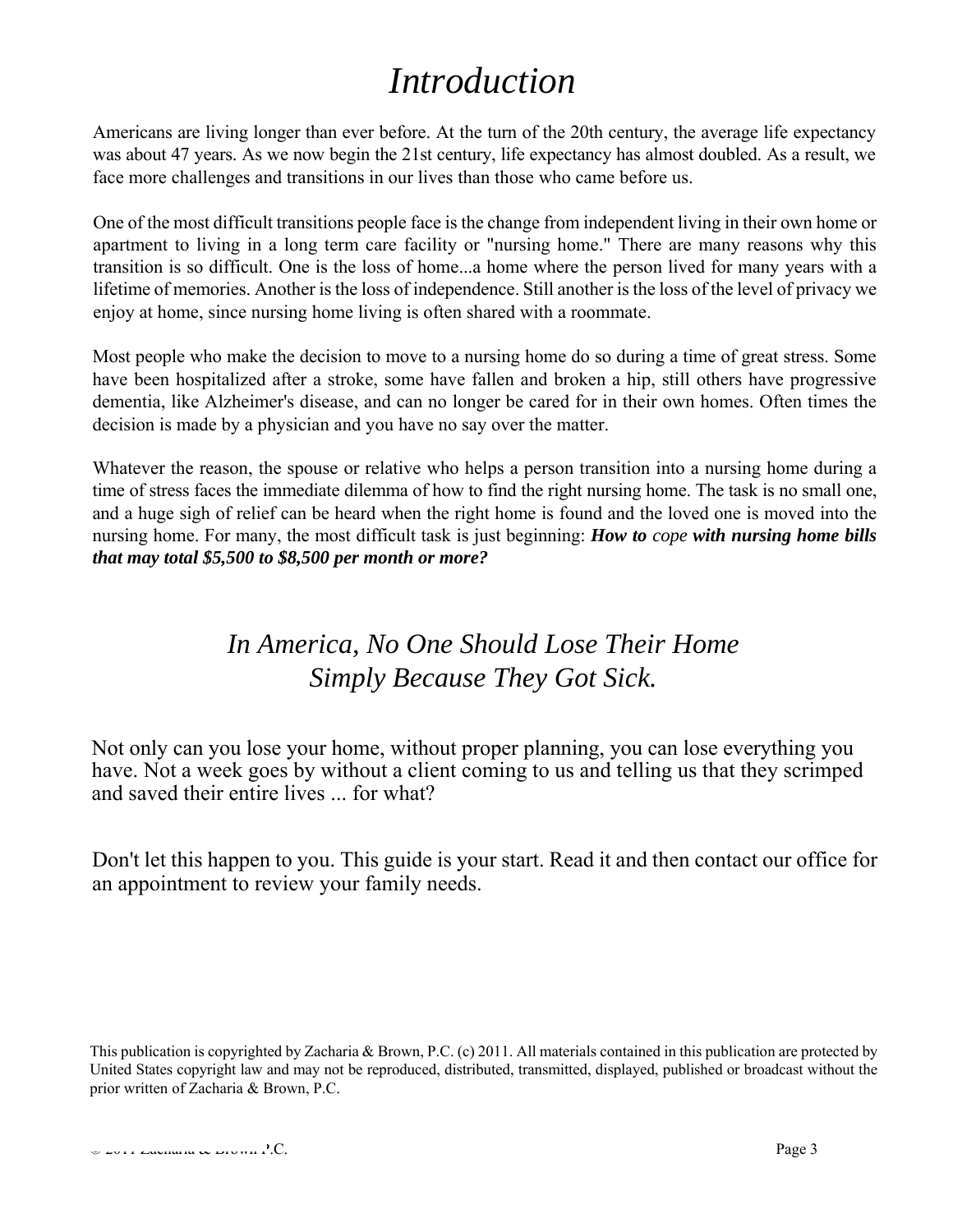# Table of Contents

| .22 |
|-----|
|     |
|     |
|     |
|     |
|     |
|     |
|     |
|     |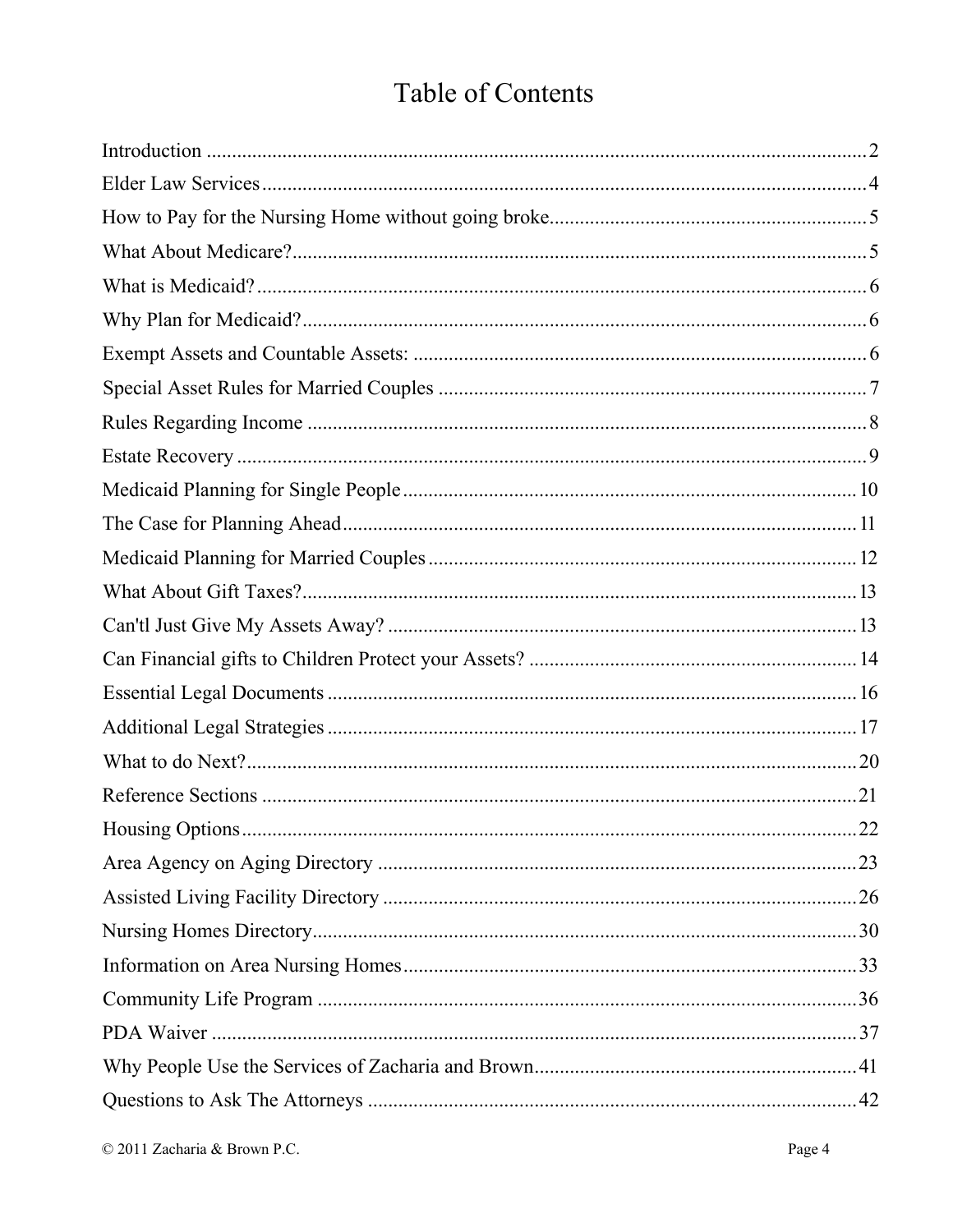### Zacharia & Brown **Elder Law Services**

#### *Elder Care Planning*

As one progresses into the golden years it becomes readily apparent that *golden* has more to do with costs and expenses than it does anything else. The exorbitant cost coupled with a maze of rules, regulations, forms, procedures, and other requirements before you can be frustrating, stressful and expensive.

#### *Medicaid Planning*

**In** Pennsylvania the average cost of nursing home care is over \$7,500 per month or \$90,000 per year. It isn't long before most families will go through a lifetime of savings. Things are particularly precarious for a married couple when one is in a nursing home paying these large amounts and the other is at home worried about becoming destitute. We help families become eligible for Medicaid without going broke. The rules and regulations in this area are fraught with peril. They are also filled with opportunities for savings unknown to most people. Medicaid has become an insurance policy to cover long term care for the middle class. We have the knowledge and expertise to assist you and your family in assuring that you maximize all that the law affords you. We help make certain that your estate is preserved to its maximum and that you become eligible for Medicaid as quickly as possible.

#### *Estate Administration*

The cost associated with one's death does not have to be as high as it often is or believed to be. There are many reasons for this not the least of which is a lack of understanding of the process involved and how to best effectuate the numerous laws to your best advantage. We assist clients in administering estates with particular attention to helping maximize assets for beneficiaries. Even after death, steps can be taken to reduce taxes, facilitate distribution and finalize the affairs of the deceased individual. We offer probate and estate administration services for estates in both Pennsylvania and Florida

#### *Estate Planning*

Estate planning means more than simply preparing a Last Will and Testament. In its broad sense, the term "estate planning" entails more than providing for the disposition of your assets upon your death with a minimum amount of taxation. Comprehensive estate planning, of course, provides for that. But, such planning must also provide for administration and protection of assets during a lifetime and for decision making in the event of unforeseen incidents and disabling illness.

An estate plan should contain a Last Will and Testament, a durable health care power of attorney naming an agent (and an alternate) responsible for medical decision-making, a durable financial power of attorney naming an agent (and an alternate) responsible for asset management, bill paying and other financial activities if one is unable to do such things for oneself. In some cases a revocable living trust may be appropriate as well.

Estate planning is not limited to these types of documents. Some estate plans include life estate deeds to real property, specialized trusts for disability and specialized trusts for Medicaid eligibility.

We provide Estate Planning and Administration for both Pennsylvania and Florida Residents.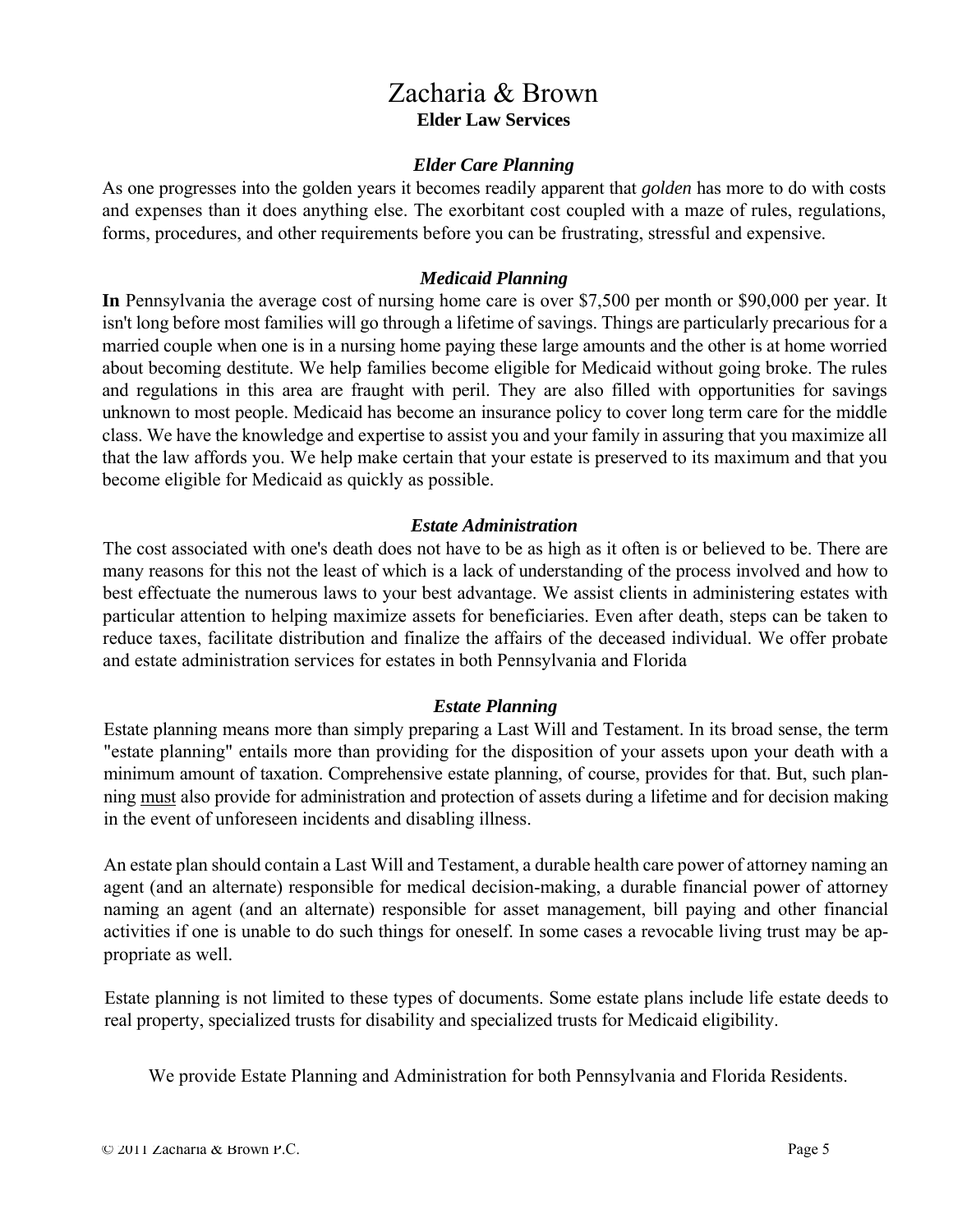# *MEDICAID PLANNING AND DIVISION OF ASSETS*

# *How to Pay for the Nursing Home Without Going Broke*

One of the things that concerns people most about nursing home care is how to pay for that care.

There are basically three ways that you can pay the cost of a nursing home:

- Medicare Coverage by Medicare is very limited. In order to get Medicare coverage, the person must have been in a hospital for 3 days or more and then discharged within 30 days to a skilled nursing facility where the person receives skilled care. Even then, the maximum is 100 days; there is a copay for days 21-100, and if the individual stops receiving skilled care, Medicare stops.
- 2. Pay with Your Own Funds This is the method many people choose at first. Quite simply, it means paying for the cost of a nursing home out of your own pocket. Unfortunately with nursing home bills averaging around \$8,000 per month in our area, few people can afford a long term stay in a nursing home. If you are fortunate enough to have Long Term Care Insurance, it may go a long way toward paying the cost of the nursing home. Unfortunately, long term care insurance has only started to become popular in the last couple of years and most people facing a nursing home stay do not have this coverage. For those that do have such coverage, it is often not enough to cover all the costs.
- 3. Medicaid This is a primarily federally-funded and state-administered program which pays for the cost of the nursing home if certain asset and income tests are met.

Since paying with your own funds is self-explanatory, we'll concentrate on Medicaid and Medicare and on the process known as division of assets.

#### **What About Medicare?**

There is a great deal of confusion about Medicare and Medicaid.

Medicare is the federally-funded health insurance program primarily designed for older individuals (i.e. those over age 65). There is a limited long term care component to Medicare. In general, if you've had a hospital stay of at least three days, and then you need to go into a skilled nursing facility (often for rehabilitation), then Medicare may pay for a while.

Typically, in that circumstance, Medicare will pay the full cost of the nursing home stay for the first 20 days and will continue to pay the cost of the nursing home stay for the next 80 days, but with a deductible that's at or over \$ 141.50 (in 2011) per day. Often times your Medicare supplement will pay the cost of that deductible. So in the best case scenario, Medicare may pay up to 100 days. In order to qualify for this 100 days of coverage the nursing home resident will generally undergo therapy and must continue to improve. While it's never possible to predict at the outset how long Medicare will cover the rehabilitation, from our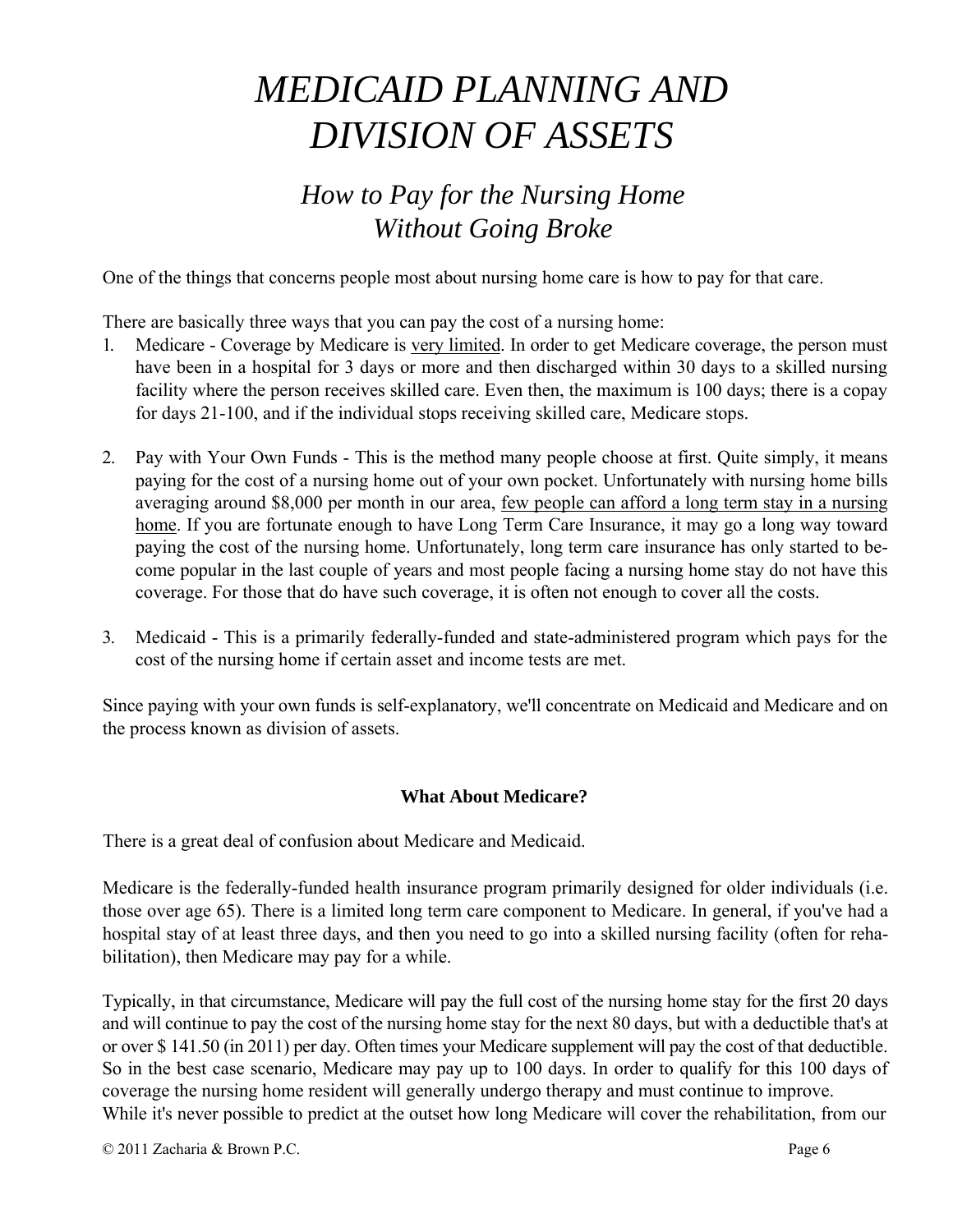experience, it often falls far short of 100 days. But even if Medicare does cover the 100 day period, what then? What happens after the 100 days of coverage have been used?

At that point, you're back to one of the other alternatives, paying the bills with your own assets (with or without the help of long term care insurance), or Medicaid.

#### **What is Medicaid?**

Medicaid is a benefits program which is primarily funded by the federal government and administered by each state. So the Medicaid rules may vary from state to state.

One of the primary benefits of Medicaid is that, unlike Medicare, which only pays for skilled nursing, the Medicaid program will pay for long term custodial care in a nursing home.

Custodial care refers to assistance with the activities of daily living (i.e., activities like dressing, bathing, toileting, preparing meals and so on). The inability of some older persons to manage these activities on their own often results in moving into a nursing home.

#### **Why Plan for Medicaid?**

As life expectancy and long term care costs continue to rise, the challenge quickly becomes how to pay for these services. Many people cannot afford to pay \$8,000 per month or more for the cost of a nursing home, and those who can pay for a while may find their life savings wiped out in a matter of months, rather than years.

Fortunately, the Medicaid Program is there to help. In fact, in our lifetime, Medicaid has become the long term care insurance of the middle class. But the eligibility to receive Medicaid benefits requires that you pass certain tests on the amount of income and assets that you have. The reason for Medicaid planning is simple...you plan so that if you need it, you will be eligible to receive Medicaid benefits.

### Exempt Assets and Countable Assets: **What Can You Keep and What is at Risk?**

To qualify for Medicaid, you must pass some fairly strict tests on the amount of assets you can keep. To understand how Medicaid works, we first need to review what are known as exempt and non-exempt (or countable) assets.

Exempt assets are those which Medicaid will not take into account (at least for the time being). While the laws in the states all differ, in Pennsylvania, the following are the primary exempt assets:

- The Home, provided its equity value is less than \$500,000. The home must be the principal place of residence. The nursing home resident may be required to show some "Intent to return home" even if this never actually takes place. The house may be subject to estate recovery if not properly planned for. This means that while your home may be exempt while you are alive, you may lose it to the State upon passing away. See Estate Recovery.
- Household and Personal Belongings such as furniture, appliances, jewelry and clothing.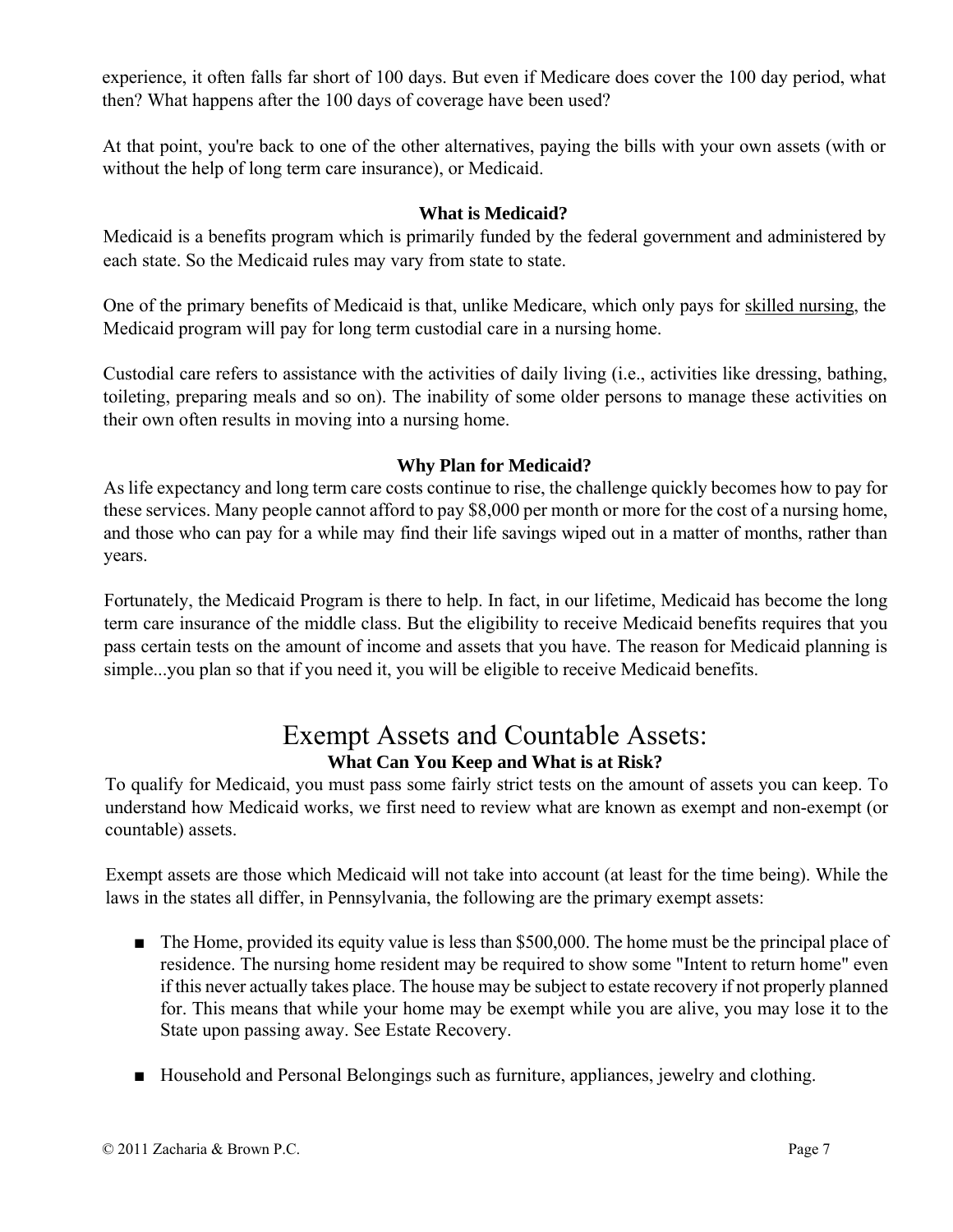- One Car, there may be some limitation on value.
- A pre-paid funeral, limitation of \$11,250.00 for Allegheny County but that figure varies by county.
- Burial Plot for you and your spouse.
- Cash Value of Life Insurance policies as long as the face value of all of policies added together does not exceed \$1,500. If it does exceed \$1,500 in total face amount, then the cash value in these policies is countable.
- Cash (e.g. a small checking or savings account) not to exceed \$2,400 for a nursing home, \$8,000 for people with income below \$2,022 per month.
- IRA or 40 IK of the community spouse (spouse who remains at home). If its owned by the spouse in the nursing home it is countable.

All other assets which are not exempt (i.e.. not listed above) are countable. This includes checking accounts, savings accounts, CDs, money markets, stocks, mutual funds. Bonds, IRAs, pensions, 401Ks, 403Bs, second cars and so on. Basically all money and property, and any item that can be valued and turned into cash, is a countable asset unless it is one of those assets listed above as exempt.

While the Medicaid rules themselves are complicated and tricky, for a single person it's safe to say that you will qualify for Medicaid so long as you have only exempt assets plus a small amount of cash (i.e., \$2,400).

Does this mean that if you're single and need Medicaid, you'll have to spend nearly all of your assets to qualify? No. Actually there are a number of strategies which can be used to protect at very least a portion of your estate.

# Special Asset Rules for Married Couples

What do you do if your spouse enters into a nursing home? This can be an extremely worrisome event. How does anyone pay \$8,000+ per month? What happens to me when our money runs out trying to pay the nursing home? Congress enacted special laws to make certain that the spouse at home, call the Community Spouse or CS has enough assets to live. The spouse in the nursing home is called the Institutionalized Spouse or IS.

Here's how it works. On the date the IS enters the nursing home a special form call form 1572 is filled out. The Department of Public Welfare (called DPW) looks at all of the countable assets. They then split these countable assets in half and instruct the CS that he or she can keep one half of these countable assets, not to exceed \$109,560 (in 2011). The CS must spend down the rest of the assets before Medicaid will pick up the tab. So, for example, if the couple has \$140,000 in countable assets on the date one of them enters into the nursing home, Medicaid will allow the CS to keep \$70,000. If they have \$250,000, Medicaid will allow the CS to keep only \$109,560.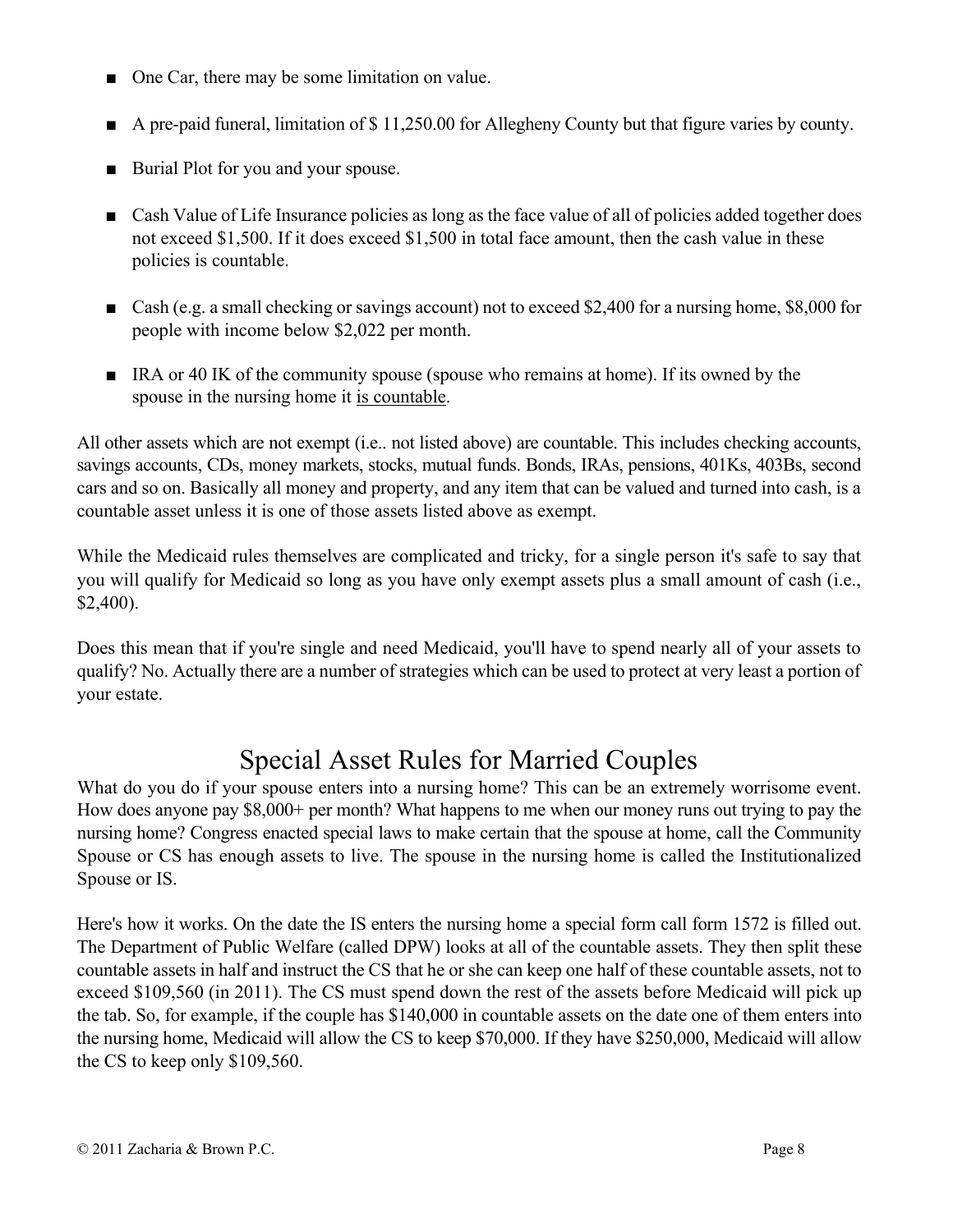Remember also that the IRA or 401k of the CS is exempt. This is an extremely tricky area. Let me reiterate that every married couple is strongly encouraged to obtain the services of a qualified elder law attorney. As the CS, you are only going to have a maximum of \$109,560 left. What you spend the remaining money on is one of the most important decisions you will make in your life.

In July of 2005, Pennsylvania law was changed to permit the CS to take a portion of these excess assets and allow a CS who qualified to purchase an immediate annuity with a portion of the excess assets when the CS income is insufficient. This topic is far beyond the scope of this book. What is important to remember is that you are advised to hire a qualified elder law attorney as soon as possible when you have an idea that your spouse may soon need nursing home care.

At Zacharia & Brown, we will look at your circumstances, your financial situation, and determine which avenue is correct for you. If there is spend down, and there almost always is, that attorney will assist you in spending your money on the right things. Things you will need for the rest of your life. Remember also that because you are required to spend your money before receiving Medicaid benefits, having an experienced counselor on your side may be the best money you can spend.

Remember, in almost every situation there will be a requirement that you spend down some money. It is wise to take a small chunk of that money you must spend and hire an attorney. In most cases it is money that you would otherwise spend on a nursing home.

## Rules Regarding Income

Income includes things such as your monthly social security check, pension proceeds, interest and dividends from investments, monthly annuity payments, and so forth.

#### **Income for the single nursing home resident.**

For an unmarried individual, all of the income, with the exception of two items, is paid to the nursing home. Medicaid pays on top of that amount to the nursing home.

The first item is \$45.00 that the nursing home resident is allowed to keep. It is termed a personal needs allowance. The second item is an amount necessary to pay for the nursing home resident's medical or health insurance. Just because an individual is on Medicaid does not mean that their health care or medical insurance is not necessary. To the contrary, the person is required to maintain their own health insurance. In the event the nursing home resident needs to go to the hospital or needs some other sort of medical care, that insurance will pay. Understand that Medicaid is the payer of last resort. If there is anyone else that can pay, they are required by law to pay before Medicaid.

#### **Income for the married nursing home resident.**

Now things can get *very complicated.* In the case of the married couple there are terms used to identify each person. The spouse in the nursing home is called the institutionalized spouse (IS). The spouse who remains at home is call the community spouse (CS). For the most part, the same rules apply for the married couples' income as it does for the single person. However, in the event there is a married couple where the CS does not have enough income to pay the monthly bills, special rules apply to make certain that the CS can continue to pay the monthly bills.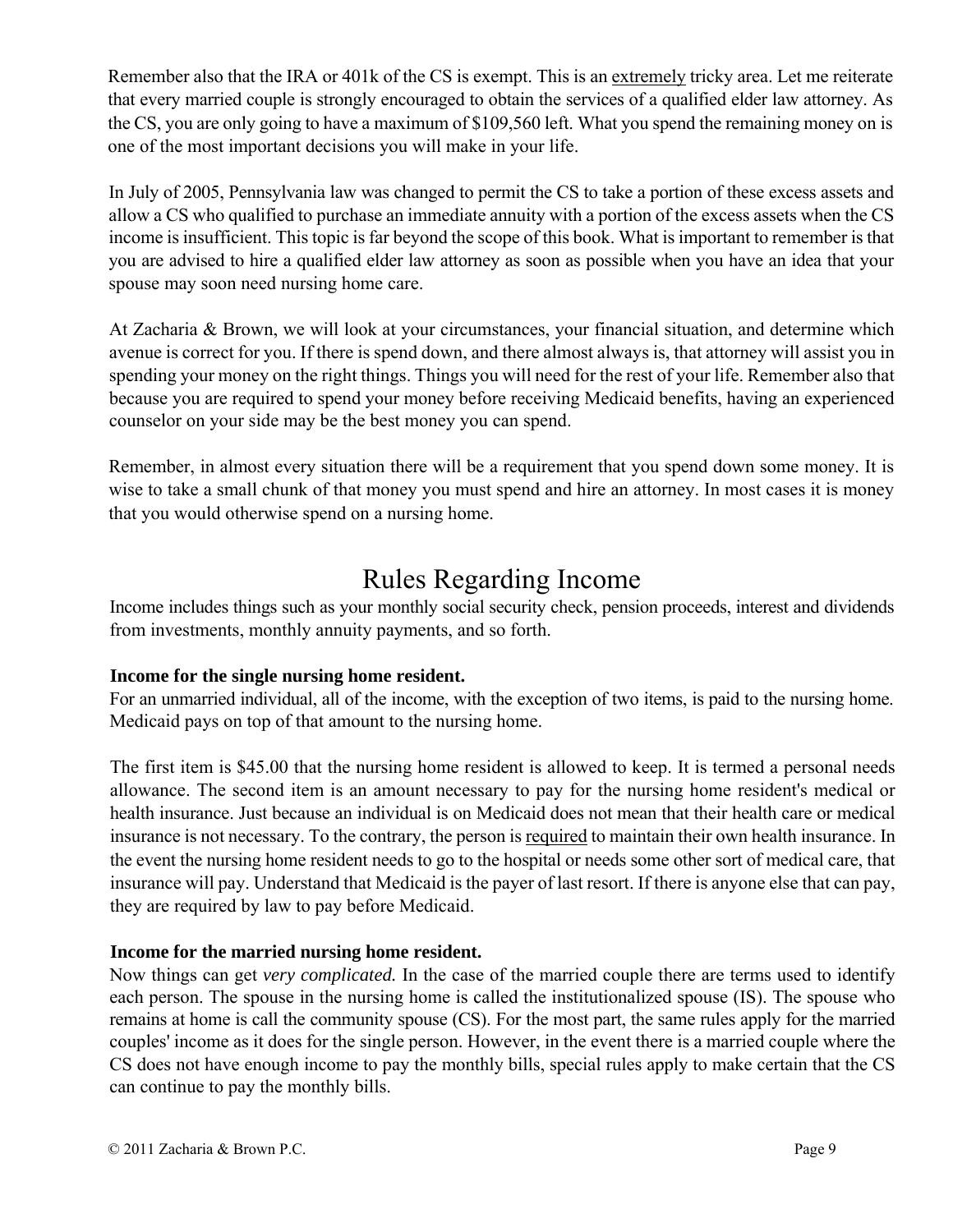There is a term you should know. We call it MMMNA. MMMNA stands for minimum monthly maintenance needs allowance. It is a standard used to determine what is the minimum amount of monthly income is needed by the CS to live. Currently, in 2011, the amount is a minimum of \$1,822.00. This number changes each July 1. It can go up based upon a complicated formula that takes into account the CS's monthly shelter costs; mortgage, rent, condo fees, real estate taxes, homeowners insurance, utilities, etc.

If a CS has \$500 per month in income and has a MMMNA set at the base amount of \$ 1,822, that CS will be permitted to take \$1,322 from the IS's income each month. That is once the assets are spent down and the IS is eligible for Medicaid. Keep in mind that, as we've said throughout this booklet, that there are many traps to be wary of. For example, before a CS decides to spend down the assets and begin taking a portion of the IS's income, the CS must take a look at what income he or she will receive if the IS dies. Many a person has been caught in the trap of spending down their life savings only to learn that their institutionalized spouse's income died along with that spouse. He or she is now in a position of having spent much of their life savings and doesn't have enough monthly income to pay the bills.

For a married couple, a qualified elder law attorney will help you determine whether the CS has enough income to live and, if he or she does not, whether it would be of greater benefit for the CS to spend down and take income from the IS, or to purchase an annuity that will pay the CS for the remainder of his or her lifetime.

Again, this is a **very complicated** area and requires the assistance of a qualified elder law attorney. You're not saving yourself anything by trying to go it alone.

### Estate Recovery

If you are not careful, you could go onto Medicaid and **lose your home when you die.** Medicaid is both federal and state law. Federal law requires that each state enact legislation that upon the passing of a person on Medicaid, the state will have a priority position to get paid back for the value of Medicaid services provided. In Pennsylvania that recovery is currently limited to what goes through the Medicaid recipient's Will. There are usually only two assets, any term life insurance that the person had and failed to name a beneficiary or the named beneficiary is deceased, and the Home.

People often talk about losing their Home to the nursing home or to the State. It is Estate Recovery of which they are speaking. Many people are shocked to find that once their loved one passes away that the State has a large claim against the house. And the state must get paid back first. They will often state that "I was told that Mom could keep her house and still go on Medicaid." That is true. What was not explained was that the State would have a claim against the house, unless it was properly planned for.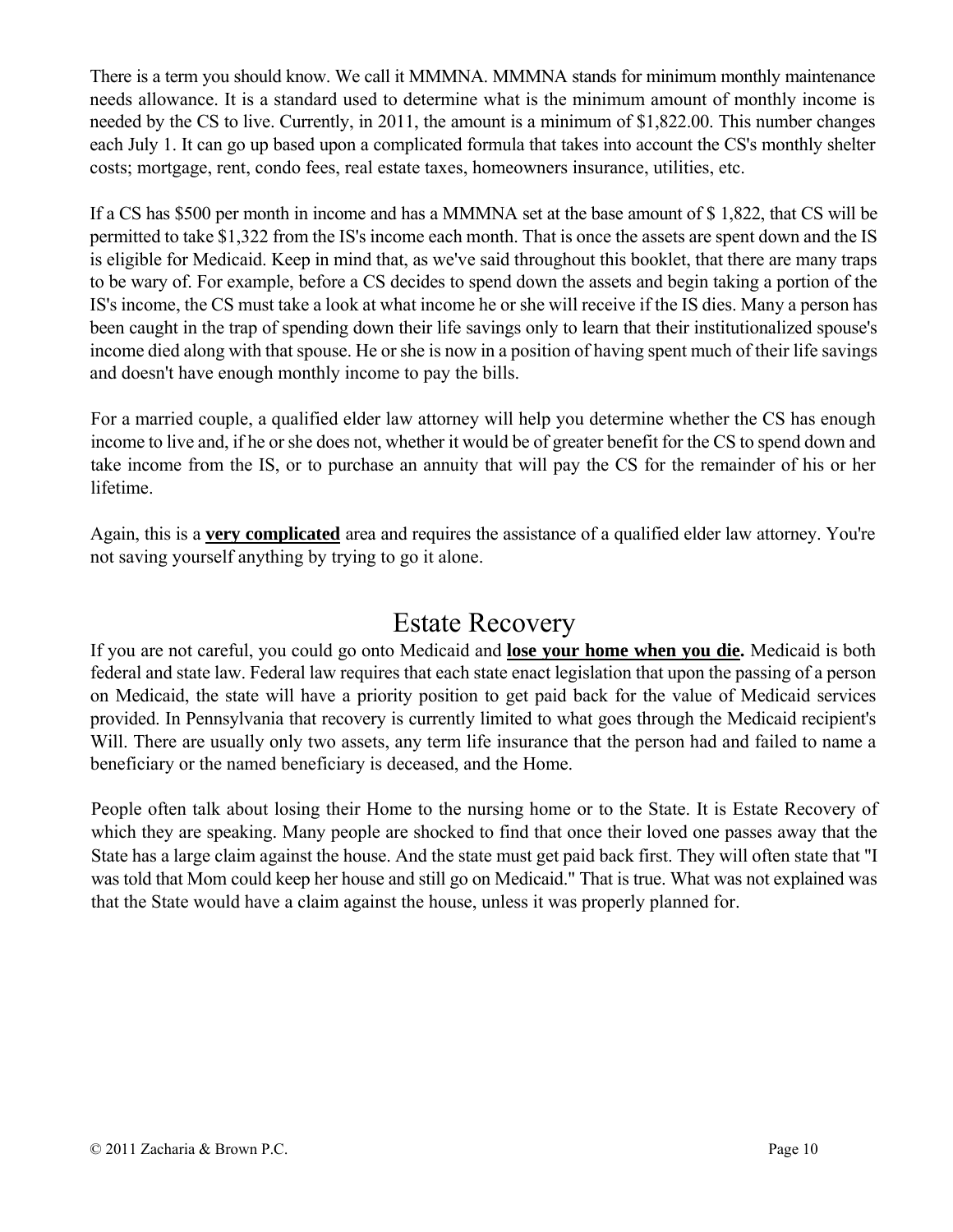# Medicaid Planning for Single People

#### **Case Study No. 1**

Sally Johnson feels worn out. Four years ago her father died and for the past three years she has been caring for her aging mother.

At first, it was little things...grocery shopping, trips to the doctor, help with her medication, things like that. But as her mom's health deteriorated, Sally's burden has increased. The last six months have been brutal. That's because Sally had to move her Mom to a nursing home. Mom couldn't live at home any more.

Sally thought her job would be easier once the nursing home staff took over but it hasn't turned out that way. As the oldest daughter, Sally still feels responsible, even though technically someone else is now responsible for mom's care. Sally feels like she has to be there. So she visits her Mom six days a week.

Sally is running herself ragged and Mom is running out of money. Mom has about \$50,000 left, and at \$6,200 per month for the nursing home, Sally knows Mom's money won't last long. When the money runs out, who will be there to pay for Mom's nursing home? Sure. Sally has heard Medicaid will cover the nursing home, but she's also heard Medicaid won't cover everything. What then?

Sally is quite distraught. "Is there anything else I can do?" Yes, you tell her, there are steps she can take.

Perhaps given Sally's high degree of involvement, a personal care contract should be considered. Sally and her mom can enter into a formal agreement where Sally becomes Mom's care manager. Even though Mom is in the nursing home, if done properly Mom can pay Sally for her care management services.

For example, if Sally spends approximately 1 ½ hours per day caring for Mom, that's nine hours per week. (i.e. six days per week times 1.5 hours per visit). Mom can agree to pay Sally \$10 per hour or \$90 per week for her services.

In and of itself, that wouldn't be very exciting. But consider that Mom and Sally can enter into a Lifetime Care Contract and it gets interesting. Mom can agree to have Sally act as her care manager for as long as Mom lives. In other words, Mom can pay Sally \$4,320 per year (i.e. \$360 per month times 12 months) and Mom can make this payment in a lump sum for Mom's life expectancy. So if Mom has a life expectancy of 11 years, she can pay Sally \$47,520 (i.e.. \$4,320 per year times 11 years) and she can pay the \$47,520 upfront, in one lump sum.

This will allow Sally to provide Mom the care she needs and still allow Mom to qualify for Medicaid. Please understand that this is the "short version" and that this type of planning must be handled in a very specific manner, but when done properly, it can be used to solve Sally's dilemma.

This is just one example of the type of planning that can be done. There are actually a number of strategies which could be helpful. As with any Medicaid planning it's especially important to seek the assistance of a knowledgeable Elder Law attorney.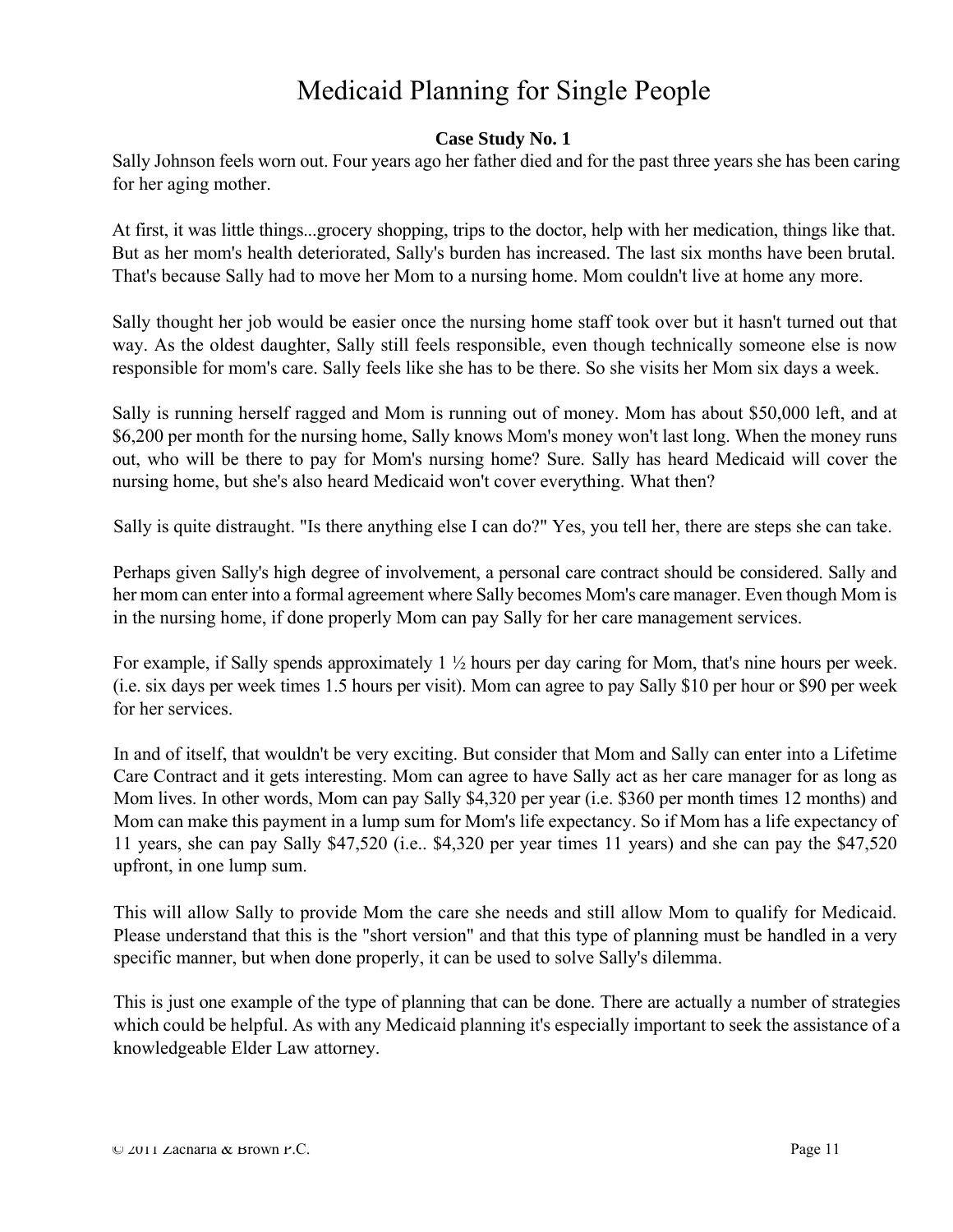# The Case for Planning Ahead

#### Case Study No. 2

Emma Smith's husband Jack passed away several years ago. She is 73 years old and basically in good physical and mental condition. She and Jack purchased a summer cottage years ago and their children continue to enjoy it. They always said how important it was that the cottage always stays in the family.

Emma's concern is that if she did become ill, that cottage, because it was not her home, would be a countable asset and she may have to sell it if she needed Medicaid payment for nursing home expenses.

In addition to the cottage, she also has her house, several paid up life insurance policies, stocks, bonds, and a few CDs. She uses the interest from the CDs to help pay her monthly bills.

Emma wanted to know how she can help protect her assets without giving them away.

After a consultation, she decides to utilize a special trust called an Irrevocable Income Only Trust (described later in this booklet).

Emma decides to put the cottage, her home, the life insurance and the CDs into the trust. She names her oldest child as the trustee.

By utilizing this specialized trust, Emma can protect these lifetime investments for her children. She will have to wait out five (5) years after the transfer before she will be even able to apply for Medicaid. She believes that the additional assets she has retained in her own name will help pay those costs if they are ever necessary within the five year period.

By putting the cottage and home into the trust, Emma can continue to use and occupy the cottage.

The trust provides that she will have the exclusive right to live in the home for as long as she wishes although she cannot sell it, only her child as trustee would have the power to do that.

The CDs gets transferred to the trust as well. The trust provides that she gets all of the income from the trust. Because of that wording, each month the bank takes the interest payment from the CDs and puts it in Emma's bank account.

The life insurance is also owned by the trust. It still is insurance on her life and the policy still gets paid to all of her children as she wishes. Because the trust, and not Emma, own the policies, she has no access to the cash value and they will not count against her if she ever applies for Medicaid after the passing of five (5) years.

These trusts are remarkable tools and should be considered by many families who wish to plan ahead.

One word of caution, these are NOT revocable living trusts that you may have heard about before. These are specialized tools that can only be provided by experienced elder law attorneys. For more information, look later in this booklet in the section dealing with Specialized Planning Tools.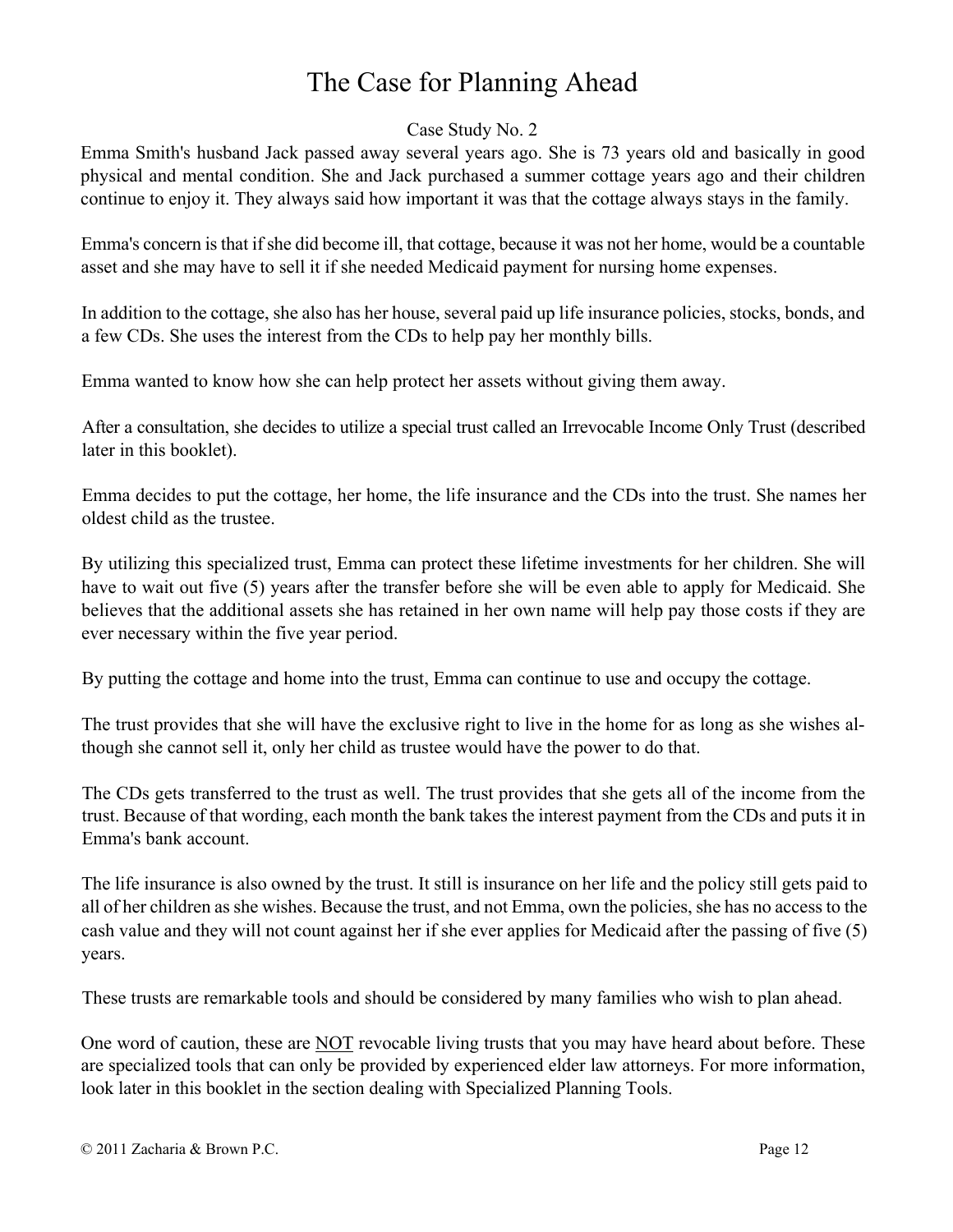# Division of Assets Medicaid Planning for Married Couples

Division of Assets is the name commonly used for the Spousal Impoverishment provisions of the Catastrophic Coverage Act of 1988. It applies only to couples. The intent of the law was to change the eligibility requirements for Medicaid in situations where one spouse needs nursing home care while the other spouse remains in the community, (i.e. at home). The law, in effect, recognizes that it makes little sense to impoverish both spouses when only one needs to qualify for Medicaid assistance for nursing home care.

As a result of this recognition, division of assets was born. Basically, in a division of assets, the couple gathers all of their countable assets together in a review. The exempt assets which we discussed earlier are not counted.

The countable assets are then divided in two, with the at-home or community spouse allowed to keep one-half of all countable assets up to about \$109,560. The other half of the countable assets must be "spent down" until less than \$2,400 remains. The amount of the countable assets which the at home spouse gets to keep is called the Community' Spouse Resource Allowance (CSRA).

Each state also establishes a monthly income floor for the CS or at-home spouse. This is called the Minimum Monthly Maintenance Needs Allowance. This permits the community spouse to keep a minimum monthly income ranging from about \$1,822 to \$2,739.00.

If the community spouse does not have at least \$1,822 in income, then he or she is allowed to take the income of the nursing home spouse in an amount large enough to reach the Minimum Monthly Maintenance Needs Allowance (i.e. up to at least \$1,822). The nursing home spouse's remaining income goes to the nursing home. This avoids the necessity (hopefully) for the at-home spouse to dip into savings each month which would result in gradual impoverishment.

To illustrate, let's assume the at-home spouse receives \$800 per month in Social Security. Let's also assume that her needs are calculated to be the minimum of \$1,822. With her Social Security she is \$1,022 short each month.

In this case, the community spouse will receive \$1,022 (the shortfall amount) per month from the nursing home Spouse's Social Security and the rest of the nursing home spouse's income will then go to pay for the cost of his care.

Once again, this does not mean that there are not other planning alternatives which the couple can pursue. Consider the following case studies: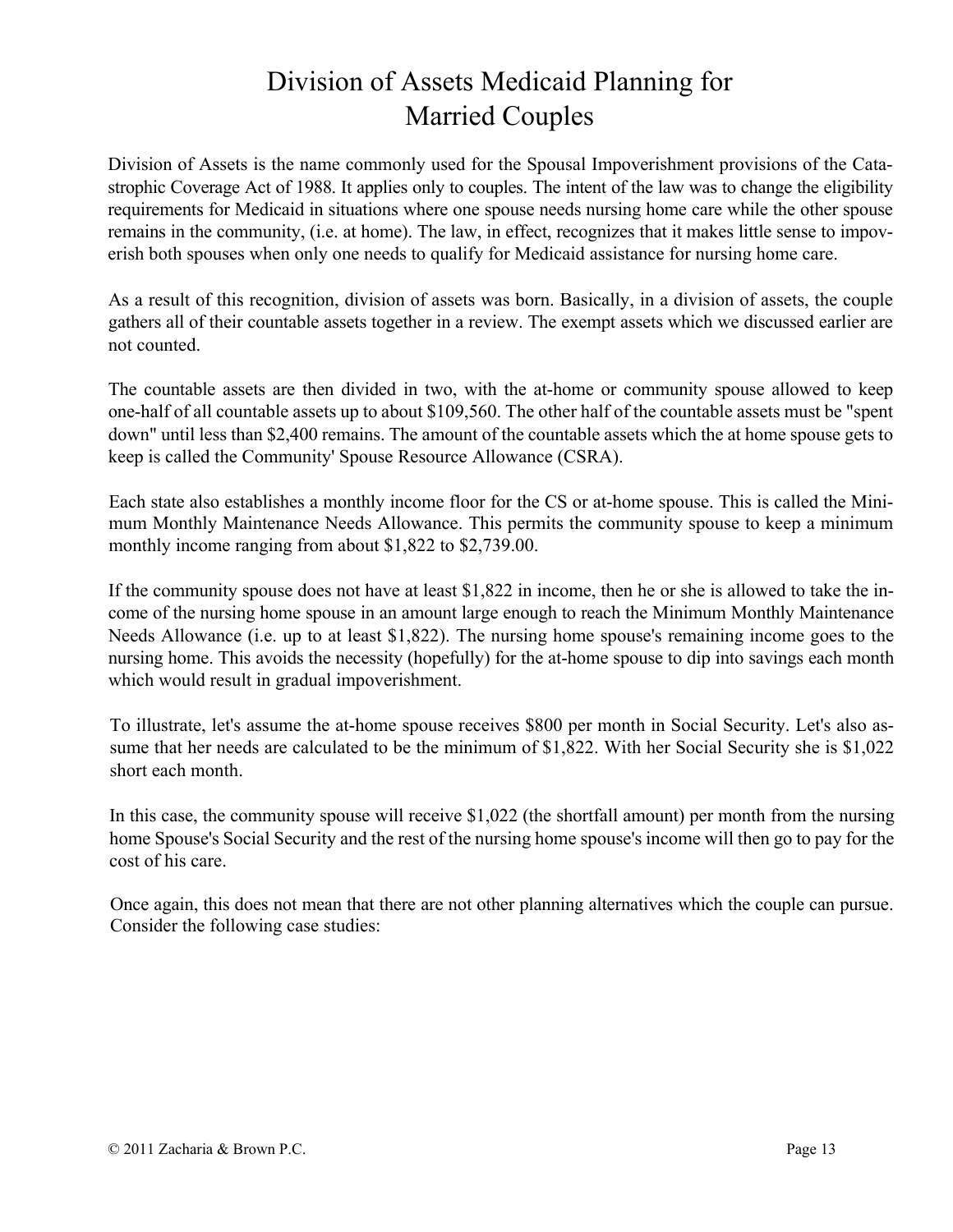#### **Case Study No. 3**

Ralph and Alice were high school sweethearts who lived in Pittsburgh their entire adult lives. Two weeks ago Ralph and Alice celebrated their 51<sup>s1</sup> Anniversary. Yesterday Ralph, who has Alzheimer's, wandered away from home. Hours later he was found sitting on a street corner talking incoherently. He was taken to a hospital where he is being treated for dehydration.

Alice comes to see you after their family doctor tells her she needs to place Ralph in a nursing home. She tells you they both grew up during the Depression and have always tried to save something each month. Their assets, totaling \$120,000, not including their house worth \$80,000, are as follows:

| Savings Account      | \$35,000 |
|----------------------|----------|
| CD's                 | \$65,000 |
| Money Market Account | \$17,000 |
| Checking Account     | \$3,000  |

Ralph gets a Social Security check for \$800 each month; Alice's check is \$300. Her eyes fill with tears as she says " At \$7,000 to the nursing home every month, our entire life savings will be gone in less than three years!" What's more, she's afraid she won't be able to pay her monthly bills because a neighbor told her that the nursing home will be entitled to all of Ralph's social security check.

There is some good news for Alice. She has a lot of options. It's possible she will get to keep all of Ralph's income and use a portion of the assets that she would otherwise have to spend on the nursing home to purchase an annuity for herself that will pay her cash for the remainder of her life. Following that, the Medicaid program will pay Ralph's nursing home costs. While the process may take a little while, the end result will be worth it. She might also be able to keep a portion of the assets under the fair hearing provisions of the law. Although it might look simple on its face, a case like this is extremely complicated because of all the options available to Alice.

### *What About Gift Taxes?*

As discussed earlier, many people have heard of the Federal Gift Tax provision that allows them to give away \$ 13,000 per year without paying any gift taxes. What they do not know is that this refers to a Gift Tax exemption. Each U.S. citizen has a \$1 million life time exemption from gift taxes. So, if you give away more than \$13,000 to any one individual in any one year, the amount in excess will only reduce your life time exemption. Remember, different laws apply for different reasons. While there is no tax penalty or payment for making gifts for 99% of the people (non-millionaires), there will be medicaid penalties.

### *Can HI Just Give My Assets Away?*

Many people wonder, can't I give my assets away? The answer is, maybe, but only if it's done just right. The law has severe penalties for people who simply give away their assets to create Medicaid eligibility. In Pennsylvania, for example, every \$7,514.74 given away during the five years prior to a Medicaid application creates a one month period of ineligibility. The penalty begins to run when you are receiving nursing home type services and are out of money. It is a huge dilemma. If things are done properly, you will not lose everything. Your family can retain a portion of your assets. The key is to hire a qualified elder law attorney to assist you. Don't be concerned about the cost of the attorney. It is money you would otherwise spend on the nursing home.

Next consider the following case study: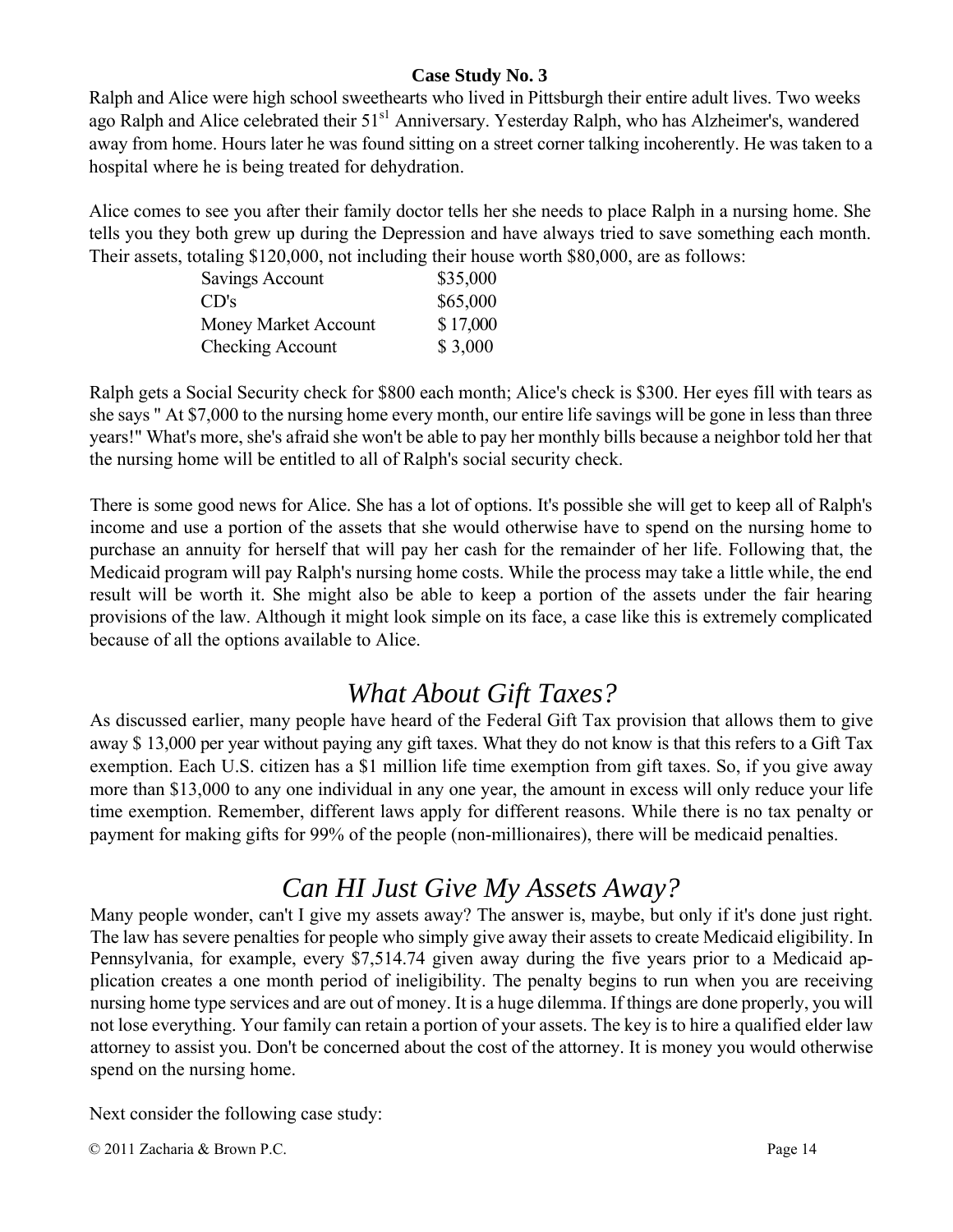#### **Case Study No. 4 Can Financial Gifts to Children Protect Your Assets from Medicaid?**

After her 73-year-old husband, Harold, suffers a paralyzing stroke, Mildred and her daughter, Joan, need advice. Dark circles have formed under Mildred's eyes. Her hair is disheveled. Joan holds her hand. "The doctor says Harold needs long-term care in a nursing home," Mildred says. "I have some money in savings, but not enough. I don't want to lose my house and all our hard-earned money. I don't know what to do."

Joan has heard about Medicaid benefits for nursing homes, but doesn't want her mother left destitute in order for Harold to qualify for them. Joan wants to ensure that her father's medical needs are met, but she also wants to preserve Mildred's assets.

"Can't Mom just give her money to me as a gift?" she asks. "Can't she give away \$13,000 a year? I could keep the money for her so she doesn't lose it when Dad applies for Medicaid."

Joan has confused general estate and tax laws with the issue of asset transfers and Medicaid eligibility. A "gift" to a child in this case is actually a transfer and Medicaid has very specific rules about transfers.

At the time Harold applies for Medicaid, the state will "look back" 5 years to see if any gifts have been made. The state won't let you just give away your money or your property to qualify for Medicaid. Any gifts or transfers for less than fair market value which are uncovered in the look-back period will cause a delay in Harold's eligibility for Medicaid.

In Pennsylvania, for example, every \$7,514.74 given away during the 5 years prior to a Medicaid application creates a 30 day period of ineligibility. So if Harold and Mildred give their daughter \$13,000, Harold will be ineligible for Medicaid for almost 2 months.

So what can Harold and Mildred do? They can institute a gifting program, save a good portion of their estate, and still qualify for Medicaid. But they have to set it up just right. The rules are very "nit-picky". Generally, if done properly, you can save about one-quarter to one-half of the assets this way. You MUST consult a knowledgeable elder law attorney on how to set it up. You also must be very careful on which assets are gifted and the form of the gift, outright vs. in (a special) trust account.

#### *Will I Lose My Home?*

Many people who apply for Medicaid benefits to pay for nursing home costs ask this question. For many the home constitutes much or most of their life savings. Often it is all the couple has to pass on to their children.

Under Medicaid eligibility rules, the home is an exempt asset. This means its value is not taken into account when calculating eligibility for Medicaid benefits. But under a change made in 1993, (Omnibus Budget Reconciliation Act of 1993) states are required to setup an Estate Recovery Unit to seek recovery of all Medicaid payments from the estates of those who receive coverage. Because the home is the single largest asset which a couple can keep, while still qualifying for Medicaid, it is also the main target of estate recovery in most states.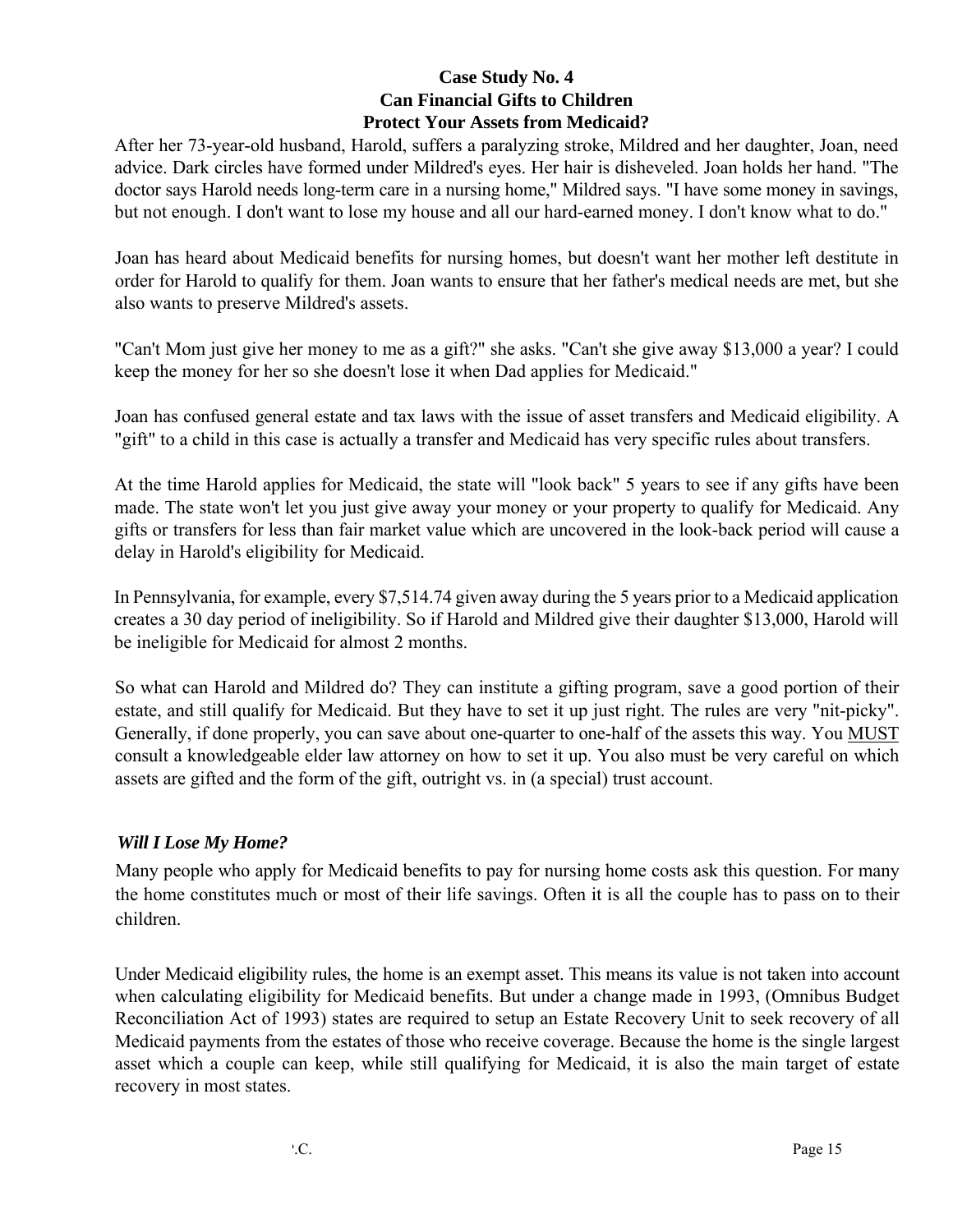Here's how the process works. While the community spouse (i.e., at home) is living in the home, it remains an exempt asset. It is critical at this point to retitle the home solely in the name of the CS and to change his or her Will to avoid the possibility that the CS may predecease the IS. If that does not occur and the CS dies first,the Estate Recovery laws allow the state to demand repayment of benefits paid to the nursing home spouse upon the death of the IS. Under OBRA-93. the states have broad authority to seek payment for Medicaid services rendered from virtually any property owned by the Medicaid recipient. Pennsylvania presently limits recovery to the probate estate (those assets that flow tlirough the Will). They do have the ability under federal law to expand estate recovery

Fortunately there are ways to protect your property in Pennsylvania. The solutions can range from re-titling assets to selling or even gifting them. Since the Medicaid rules are constantly changing, you should call Zacharia & Brown or otherwise seek help from an experienced Elder Law attorney to help you in your planning.

#### *In Conclusion*

As you can see, there are a number of strategies that you can use to qualify for Medicaid and still preserve some or all of the estate you've spent a lifetime building.

These strategies are legal. They are moral. They are ethical. Please be advised, however, that Medicaid planning requires a great deal of knowledge on the ins and outs of the system. Work with an experienced advisor who knows the rules and can advise you accordingly.

In the previous pages, we've talked about how to find the right nursing home, how to get good care there, and how' to pay for it without going broke. But where do you actually start looking? Where should you begin your search? We can help. Call Zacharia and Brown at (724) 942-6200 or our East Hills Office at (412) 751-5670 to schedule an appointment.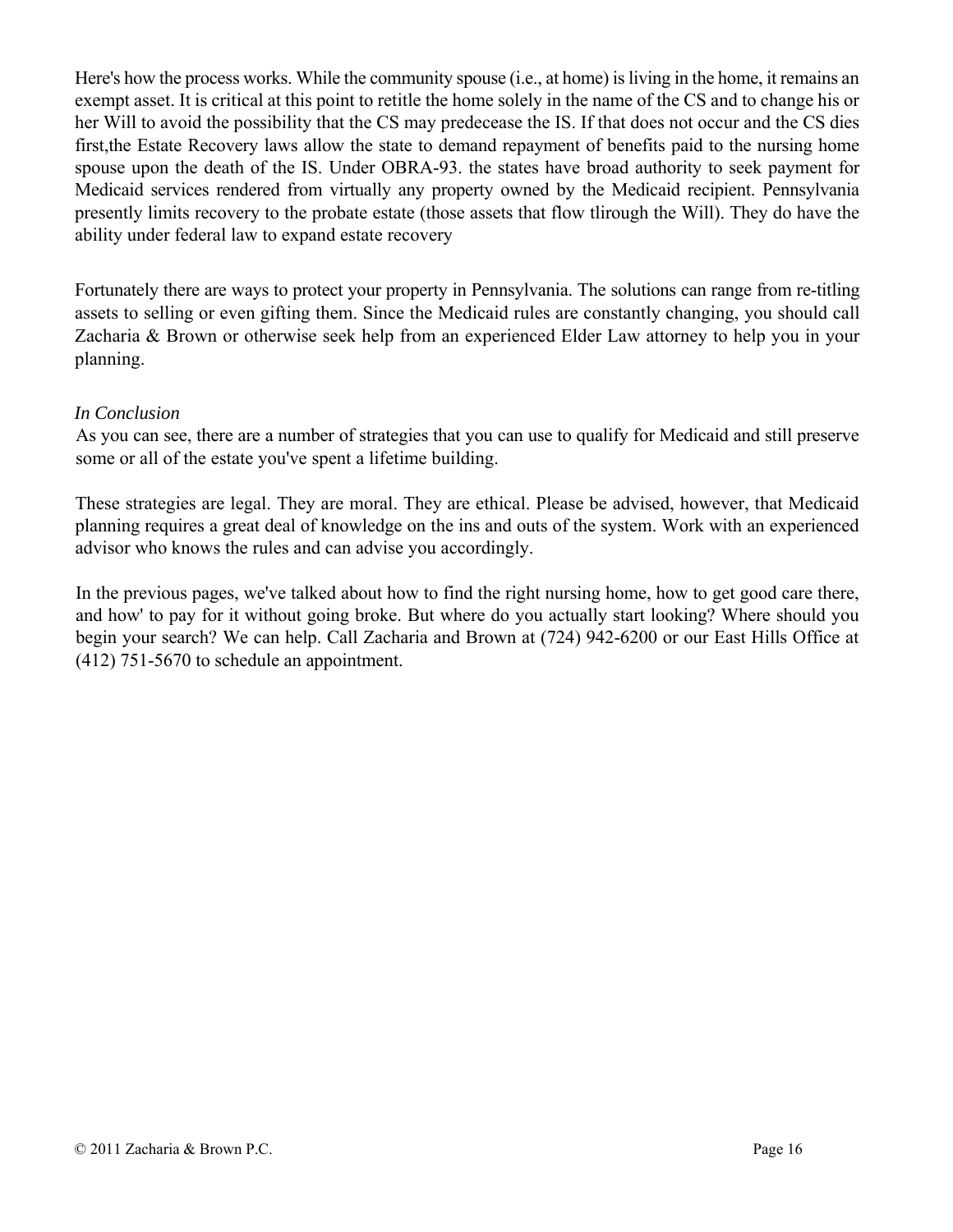### *Essential Legal Documents*

For decades Estate Planning consisted primarily of planning to minimize taxes. Those individuals with some acquired wealth wanted to preserve as much of their estate as possible for their loved ones and didn't want to lose even a portion of it to taxes.

Today, taxes are not a concern like they used to be. Even then, taxes would consume only a portion of your life savings and never your home.

An extended long term care stay in a nursing home can take every dime you have including your home. You need to be prepared for the possibility of such a stay. Every estate plan should have the following:

#### *Last Will and Testament*

Your Will needs to contain language to protect against the possibility that your spouse may be in a nursing home and receiving Medicaid benefits. If you should pass away first and your Will states that everything goes to your spouse, your spouse will be removed from the Medicaid program and your family may lose everything.

Our Will contains a protective provision that essentially provides that if your spouse is in a nursing facility and receiving services, he or she gets only the minimum amount required by law or their portion goes into a special needs trust to supplement, not supplant Medicaid benefits.

#### *General Durable Power of Attorney*

As we have told thousands of individuals and clients, we consider the general durable power of attorney to be the most important legal document you can have. They are not all the same. Because of the issues of long term care your power of attorney must address many issues not covered adequately in most.

For example, the power of attorney needs to address issues such as gifting to preserve assets if you are in a nursing home, assignment of ownership of life insurance, changes to your IRA beneficiaries, annuities, personal care agreements, and much, much more.

#### *Health Care Power of Attorney*

With recent changes in the law concerning privacy, it has become increasingly difficult to obtain medical information about a loved one. Our Health Care Power of Attorney addresses these concerns and includes within it a Living Will.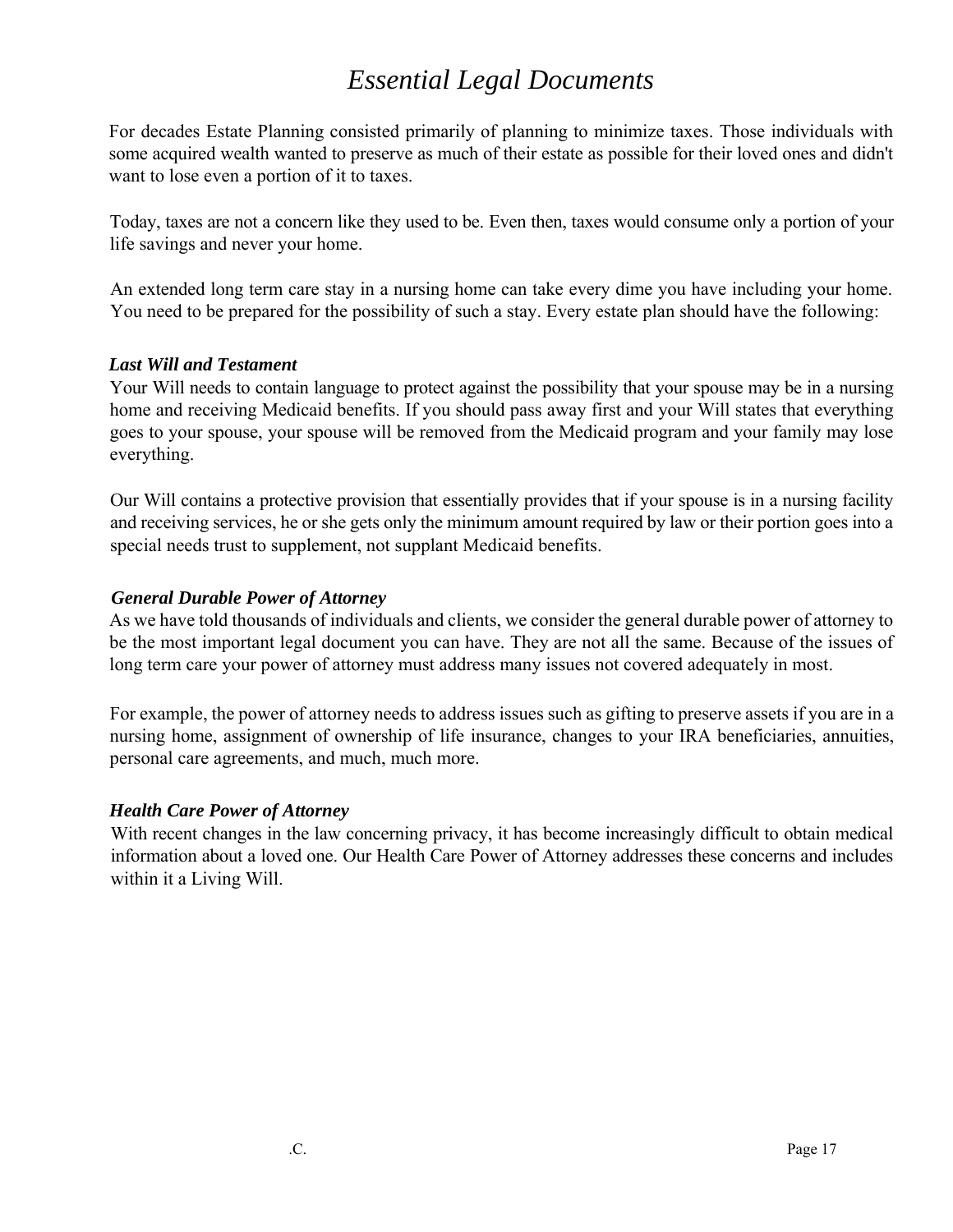## *Additional Legal Strategies*

The preceding section discussed those documents that provide the essential foundation of any estate plan. In addition to those, there are other documents and strategies that can assist in protecting your estate against long term care costs.

#### *Deed with Retained Life Estate*

For many people, setting up a "life estate" is the most simple and appropriate alternative for protecting the home from estate recovery. A life estate is a form of joint ownership of property between two or more people. They each have an ownership interest in the property, but for different periods of time. The person holding the life estate possesses the property currently and for the rest of his or her life. The other owner has a future or "remainder" interest in the property. He or she has a current ownership interest but cannot take possession until the end of the life estate, which occurs at the death of the life estate holder. As with any other transfer, creating a life estate deed can trigger a Medicaid ineligibility period.

The key to a Life Estate deed is that when the owner of the life estate passes away, the home gets inherited by the heirs immediately with no need for probate. Most importantly, because the heirs inherit the home by virtue of the deed and not by the Will, there is no estate recovery against the home under current law.

It is a great way to maintain absolute control over the home and protect it from being lost to the State. The downside is, the home cannot be sold until the owner passes away. Thus, if the life estate holder enters into a nursing home, someone will have to live in the home until the owner passes.

#### *Irrevocable Income Only Trust (HOT)*

On February 8, 2006 the President signed the Deficit Reduction Act of 2006 (DEFRA). This law extends the lookback period to 5 years and delays the start date for any disqualification period to the date you enter the nursing home or the date that you have less than \$2,400, whichever is later. This means that now, more than ever, advance planning is necessary for those who wish to protect their home and assets from the skyrocketing cost of nursing home care.

We are not talking about a revocable living trust. This trust is a specialized trust that is established to protect assets from exposure to long term care costs while minimizing taxes. The benefits of transferring your home into an Irrevocable Income Only Trust (HOT) is that it will avoid probate, minimize the capital gains taxes for your children and, most importantly, protect the home and any other assets in the trust from nursing home years costs once five years passes from the date the assets are placed in the trust.

This is the way it works; the trust is established and signed, then a deed is prepared transferring the home to the trust. At this point there is a decision to be made. Do we want to transfer the entire property into the trust or, do we want to retain a life estate and transfer the remainder into the trust? If the individuals are healthy and are not concerned about nursing home placement and the possible five year disqualification period, we like to transfer the entire property into the trust. Retaining a life estate and transferring the remainder into the trust can substantially reduce the disqualification period. If a life estate is retained and the property is sold during the parent's lifetime, they will receive a portion of the money and the amount attributable to the remainder interest will go to the trust and will be protected. The cash received by the parents will be eligible for the capital gain exclusion mentioned above but the cash will no longer be protected. Had the entire property been transferred into the trust at the beginning, the entire proceeds would be eligible for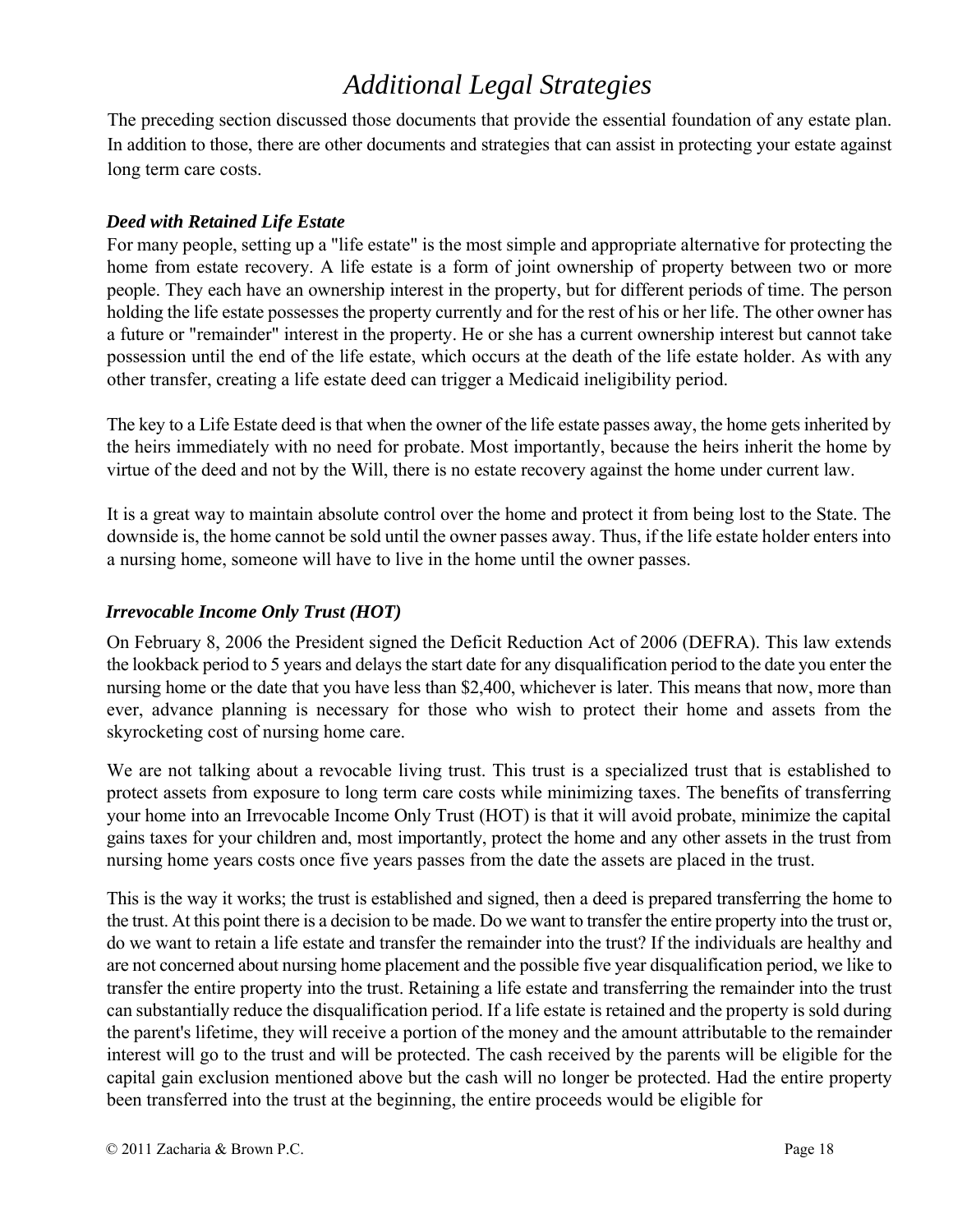the gain exclusion and be protected from potential nursing home costs. This comes in handy when parents want to down-size and sell their home and buy a smaller one. In this case the trust would purchase the new house and the nursing home protection will continue.

Once the property is in the trust, everything goes on exactly as before. You still pay the taxes, mortgage and repairs. Your income tax reporting is exactly as it was before. For tax purposes, the creator of the trust is considered the owner of the property for income tax purposes. No special income tax return is required. Everything is reported as before, on your individual income tax return.

For Medicaid purposes however the house and anything else in the trust is considered not yours and is protected from nursing home costs after the passing of five years from the date of transfer.

Here's how it works. You set up the trust. A trust is a contractual agreement between you and another. Your give (or grant) the property to the trustee who is in charge of managing the property. The trustee can be, and usually is, one of your children or a close and trusted person.

While you are living, you get all of the income from the trust. For purposes of real estate, income means the exclusive right to the use and possession of any real property during you lifetime. You cannot be forced to leave the residence. You could also be given the right to veto any sale or lease. Depending on your county, you may still have the right to all real property tax exemptions which are available.

Your homeowners insurance company will have to be notified and the trust should be named as an additional insured. We have not seen this ever cause any type of increase in premium or any change for that matter.

It almost sounds too good to be true, doesn't it? Well there are two downsides. The first is that, as with anything else, there is a five year lookback. The transfer of the house to the trust will have been considered a gift. You may have to wait out five years before applying for Medicaid. The second downside is that you cannot sell the house. The trustee, however, can sell it.

#### **What about vacation property?**

If you own vacation property, a house by the lake, a cabin in the mountains, etc., if you ever need to apply for Medicaid benefits for nursing home care, that vacation property will be considered a countable asset. In other words, you may be forced to sell it. This HOT trust is the perfect fit. In addition to the home, the HOT can hold vacation property as well. All the same rules apply.

#### **What about life insurance?**

The cash value of life insurance is considered a countable asset and may have to be sold if you are applying for Medicaid benefits for nursing home care. The HOT can hold life insurance as well.

#### **What about other investments in the trust?**

The trust is not limited to real estate and life insurance, it is the perfect tool to help assure that your children receive an inheritance while assuring that you continue to get all the income.

For example, you establish an HOT and transfer some stock and a CD. The trust will be considered the owner of the stock and CD and each month or quarter as the case may be, the interest payments and dividends will continue to be paid directly to you.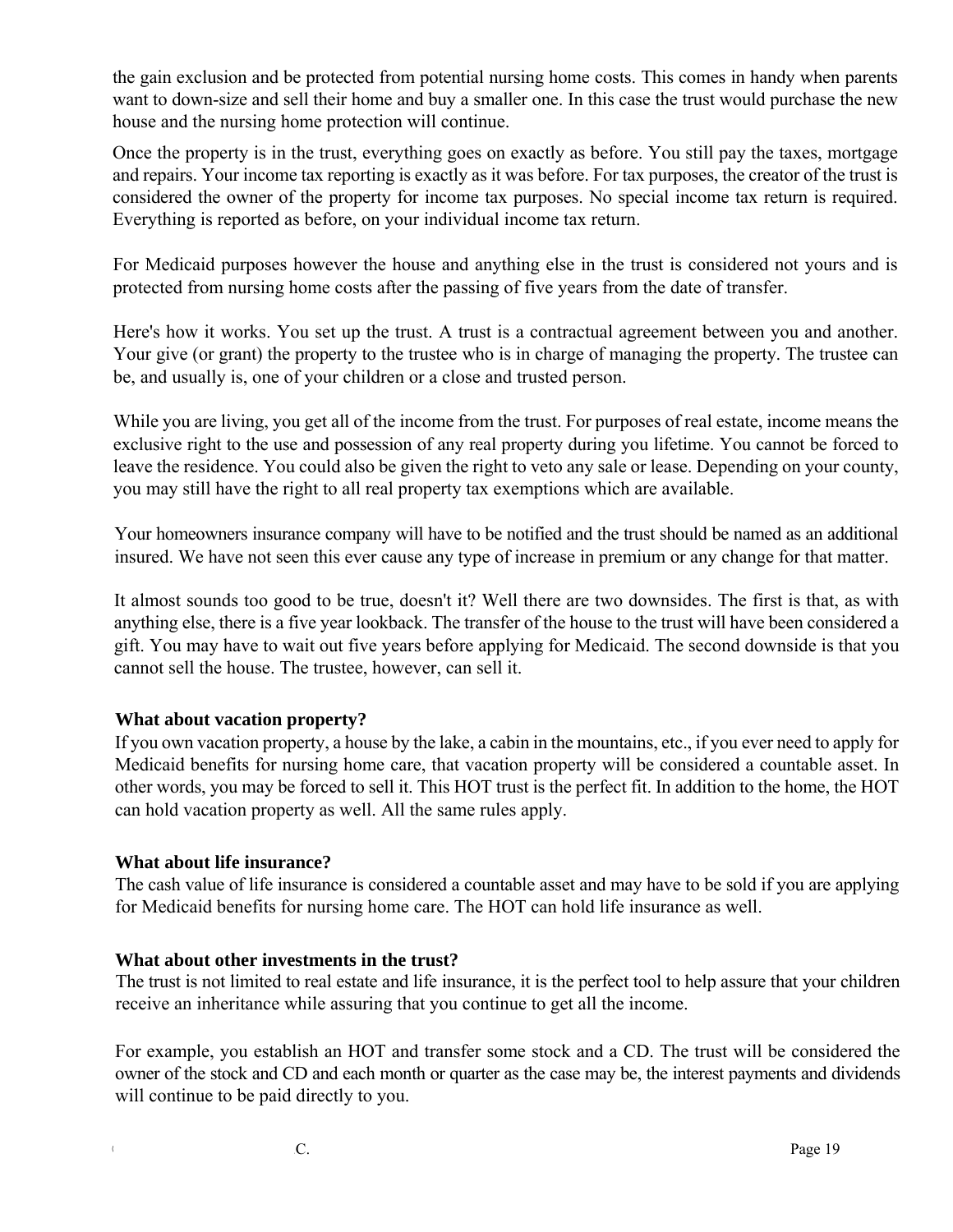#### **Summary**

An IIOT can be a great way to protect your home, other real estate, and an inheritance for your family. Many people put their home and an investment in the trust. They continue to live in and enjoy their home as well as continue to get the monthly interest payments from the investment. As with anything else there is a five year wait before those assets can be considered fully protected. This is a special trust and must be established by a qualified elder law attorney. Call today to see if an IIOT can work for you.

#### *Personal Care Agreement*

A Personal Care Agreement is one whereby an individual contracts with another, usually a child or close friend or relative, to provide care for the individual with all of the essentials of life. The individual can pay the care giver up front for a calculated period of time. As with everything else, this is a very special agreement and must be designed by a qualified elder law attorney.

#### *Family Care Agreement*

A Family Care Agreement in one created by the children of an individual. The children fund the agreement, usually a trust, with gifted money, and agree to pay for the parent's care for as long as is needed or until benefits such as Medicaid are available.

#### *Gifting Strategies*

Far too many people believe that just because a loved one is in a nursing home and spending down it is "too late." It is never too late. As experienced elder law attorneys we can still save a significant portion of your estate even if it is small and you're already in the nursing home. The key is to act and to act quickly.

#### *Other Strategies*

There are many other strategies not listed in this document. Call our office for more information or to schedule a consultation.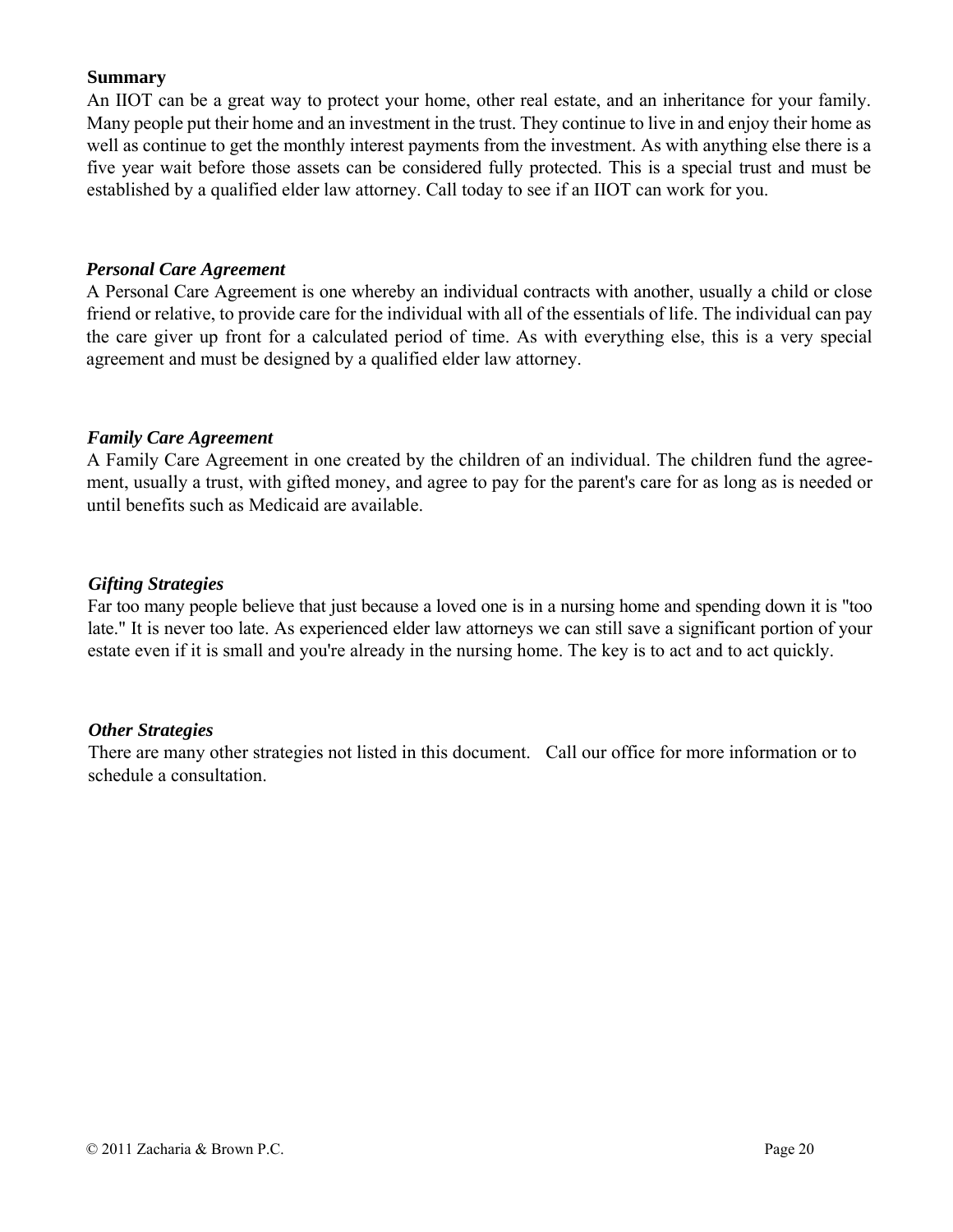### *What to do Next?*

- 1. Call our Office for an Appointment, East Hills (412) 751 -5670 or the South Hills (724) - 942-6200.
- 2. Fill out the Questionnaire and bring it with you.
- 3. Bring copies of the existing estate plan; Will, Powers of Attorney, etc.
- 4. Bring a copy of any deed to any real estate owned.
- 5. At the meeting, all family members who have an interest should be in attendance. Agreement from all family members is required.

6. DO NOT WAIT. In Pennsylvania that cost of a nursing home for one day is \$259.76. If you put things off for 10 days, you will have lost \$2,600!

*Two Offices to Serve You*

# 4500 Walnut Street, McKeesport, Pa 15132 (412) 751-5670

We are located on Route 48 about 200 yards South of Olympia Shopping Center. Follow Route 48 South through White Oak. When you pass Olympia Shopping Center and McDonalds, we are about 100 yards up on the right.

### **South Hills Office**

111 West McMurray Road, McMurray, PA 15317 (724) 942-6200 We are located near the Donaldson's Crossroads intersection of Rt. 19 (Washington Road) and McMurray Road, directly behind the CVS Pharmacy.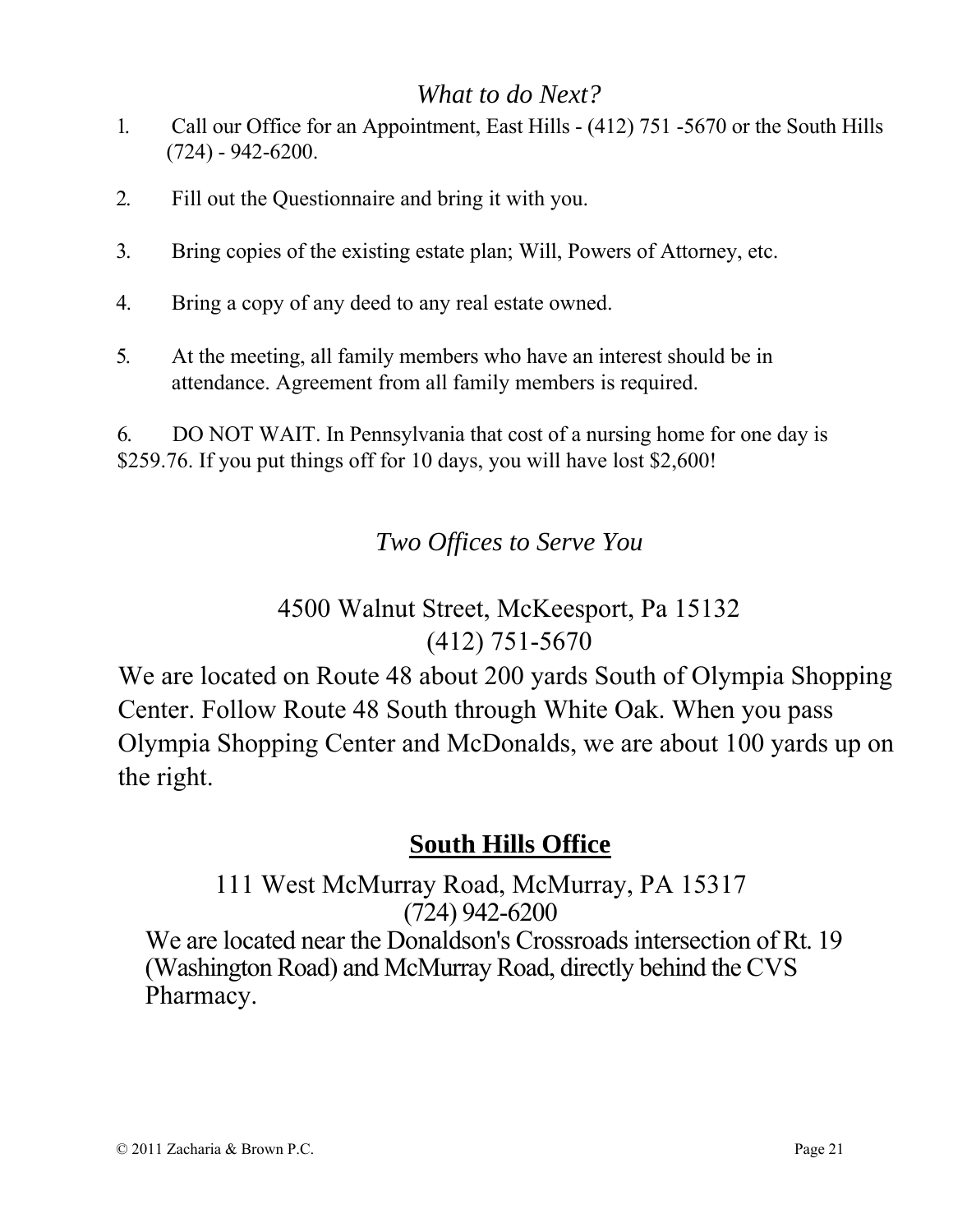## *Reference Sections*

The following pages of information contain reference information for you. It includes:

#### HOUSING OPTIONS.

This section briefly describes the different types of housing and what each means. It also contains a section on how you might better understand how your needs are determined.

#### AREA AGENCY ON AGING OFFICES

Each County has a special division called the Department of Aging that offer a wide variety of assistance to seniors for which there is no charge. The address, telephone numbers, website address and other numbers are included. When you see the word APPRISE, that is a special program designed to assist seniors with health insurance information. The OMBUDSMEN is the person you go to when you are having trouble with a nursing home or state agency.

#### SPECIAL PROGRAMS FOR LIVING AT HOME

One of the fasteszt growing areas of long term care are called Home and Community Based Waiver Programs. In this section we discuss the Pennsylvania Department of Aging Waiver Program (PDA Waiver) and Community Life's Community Based Program. Both of these programs are for older citizens who are in need of nursing home type care but want to remain in their home and have someone there to assist them in staying at home.

#### LEGAL RIGHTS OF NURSING HOME RESIDENTS

In 1987 Congress passed a special law call the Nursing Home Reform Act. It lists the 12 special laws that provide special rights for nursing home residents.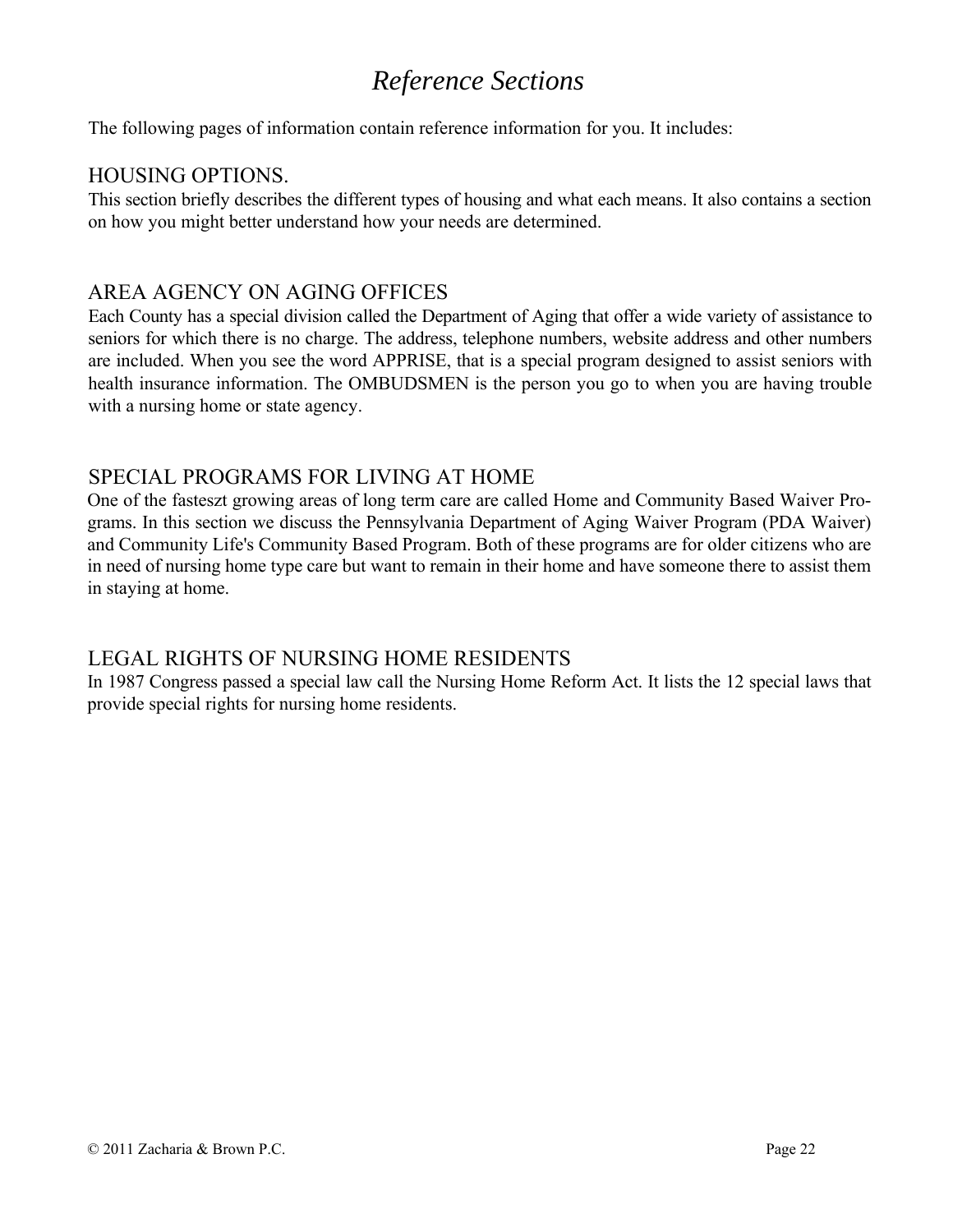### *Housing Options*

#### *Domiciliary Care Services for Adults*

Domiciliary care is a supervised living arrangement in a home-like environment for adults who are unable to live alone because of demonstrated difficulties: (1) in accomplishing activities of daily living; (2) in social or personal adjustment; or (3) resulting from disabilities. The Area Agency on Aging, is responsible for assessment and placement of residents in Domiciliary care homes. They also certify Domiciliary care homes. Residents are eligible for a domiciliary care supplement payment if they are eligible for Supplemental Security Income (SSI) or have an income less than the combined federal/state payment for domiciliary care and are not related to the provider. People who are not eligible for the supplement may reside in domiciliary care homes as private pay residents.

#### *Personal Care Homes /Assisted Living Facilities*

Personal care homes, sometimes called assisted living facilities, offer room and board and assistance with the activities of daily living (such as bathing, grooming and meal preparation). They are inspected and licensed by the Department of Public Welfare. Older people or their families who are thinking about moving to a personal care home, should consider only those homes with a current license from the Department of Public Welfare. It is also important to have a contract with the home operator which lists the services to be provided and the cost of each service.

#### *Nursing Homes*

Pennsylvania's Department of Health, Division of Nursing Care Facilities is responsible for the licensing and oversight of Pennsylvania's nursing care facilities. As of April 30, 2001 there were 776 facilities with a total bed capacity of over 96,000. The Department conducts over 5,000 inspections a year. These include licensure and certifications surveys, follow-up surveys and complaint investigations. The Department also operates and maintains the federally mandated Nurse Aide Registry which contains information on over 154,000 nurse aides in Pennsylvania.

### *Determining Your Needs*

The types of care and services you may need depend on how much assistance you need with your activities of daily living. These activities are essential to day-to-day functioning and include but are not limited to, Bathing, Dressing, Grooming, Eating, Getting in and Out of Bed, and Using the Toilet. The types of care and services you may need can also depend on how much assistance you need with activities related to an illness or disability. These activities may include but not be limited to things like taking medications, caring for surgical wounds and using assistive devices or equipment. If you are unable to do one or more of these activities without assistance, it usually means you need some long term care and services. Figuring out what care and services you may need can be a complicated process. But you don't have to do it alone. There are many resources and agencies available to help. Contact the Area Agency on Aging in your County. Long term care and services can be provided in many different settings, not just in nursing homes or centers where you must live to get the services. A wide variety of care and services are available, from medical care to assistance with bathing and dressing, to assistance with household chores. Some care and services are available in more than one setting. In recent years, more and more people are choosing to stay in their homes and arrangements are being made for the care and services to come to them. You may receive a combination of the services to enable you to live independently for as long as possible: Think about where you want to receive your care and services.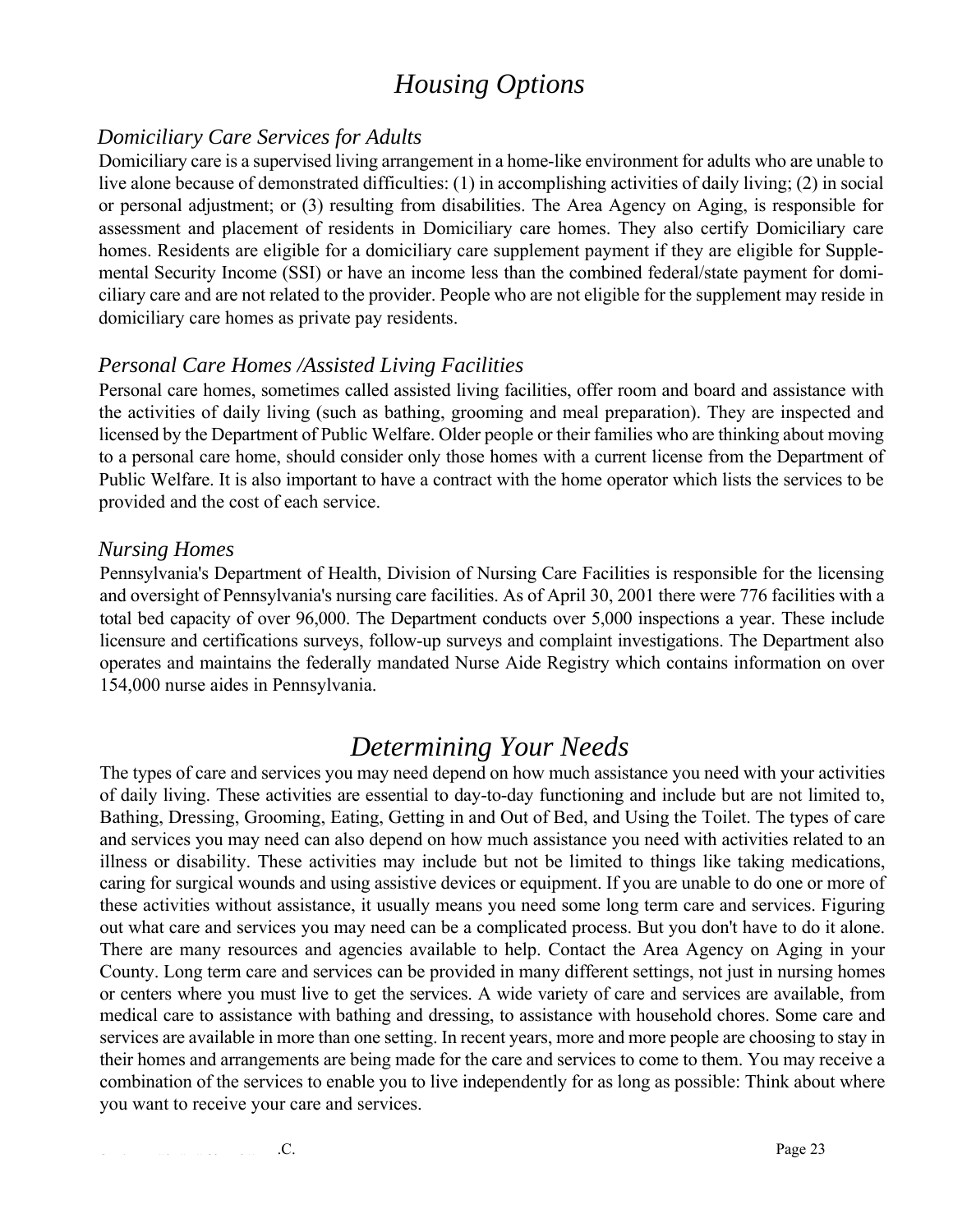# *Area Agency on Aging Directory*

*Offices in South-Western Pennsylvania*

#### **Pennsylvania Department of Aging**

555 Walnut Street 5th Floor Harrisburg, PA 17101 Contact Phone #: (717) 783-1550 Email: aging(g),state.pa.us www.aging.state.pa.us/

*Allegheny County* Allegheny Co. AAA 441 Smithfield Street Second Floor Pittsburgh, PA 15222-2219 SeniorLine: (412) 350-5460 Toll Free: (800) 344-4319 Tel: (412) 350-4234 Fax: (412) 350-3091 TDD/TTY: (412) 350-2727 Website: www.county.allegheny.pa.us/dhs/AAA/aaa.asp Email: SeniorLine@dhs.county.allegheny.pa.us Health Insurance Assistance (Apprise): (412) 734-9330 Ombudsmen: (412) 350-5791 Protective Services: (412) 350-6905 or (800) 344-4319

> *Armstrong County* Armstrong County AAA 326 South Water Street Kittanning, PA 16201 Tel: (724) 548-3290 Toll Free: (800) 368-1066 Fax: (724) 548-3296 Web Site: www.co.armstrong.pa.us E-mail:  $aaa@co.armstrong.pa.us$ Apprise: (800) 368-1066 or (724) 548-3290 Ombudsmen: (724) 548-3290 Protective Services: (800) 732-6618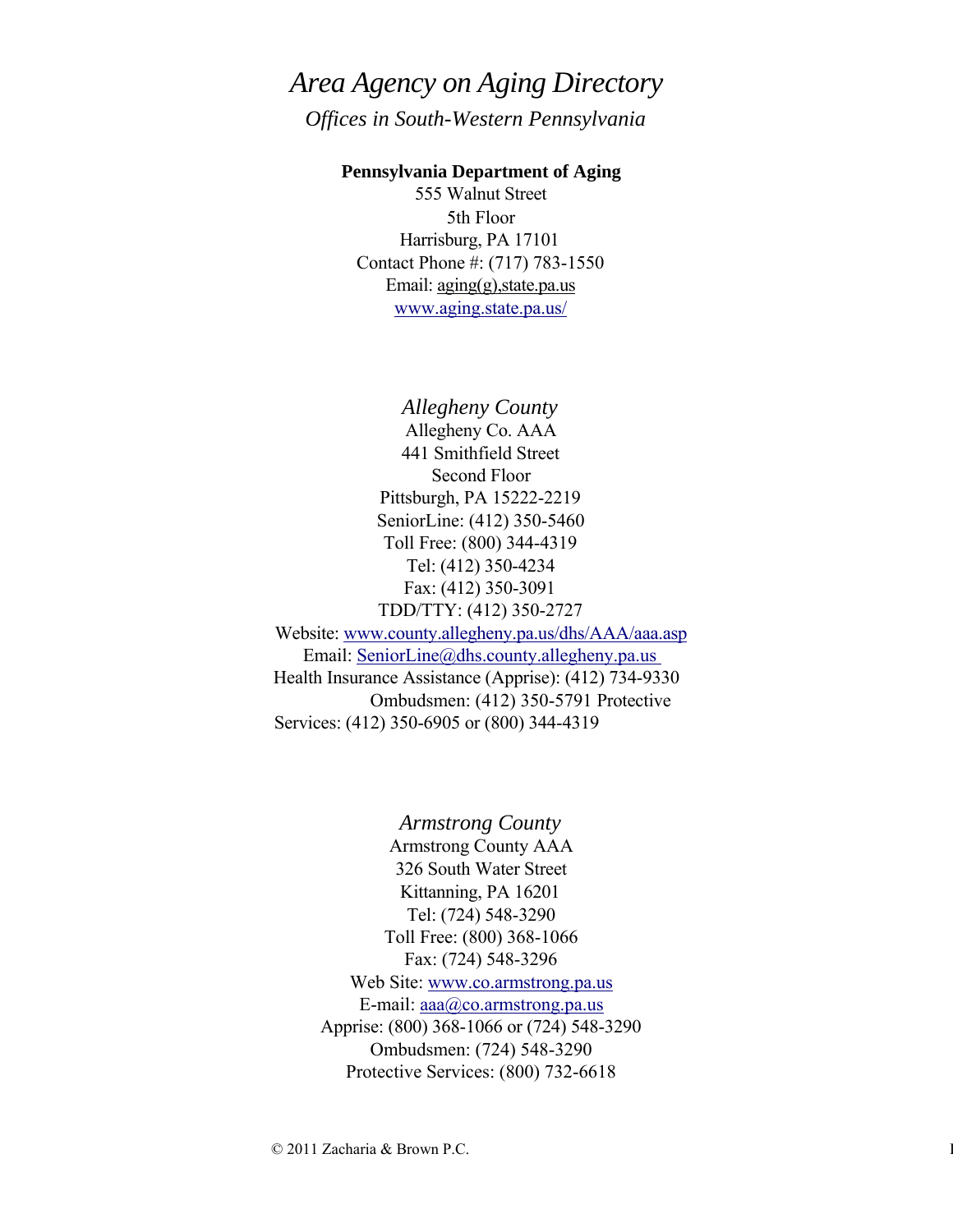*Beaver County* Beaver Co. Office on Aging 1020 8th Avenue Beaver Falls, PA 15010 Tel: (724) 266-7701 or (724) 847-2262 Fax: (724) 847-3490 Web Site: www.bcoa.us Email: Aging@BCOA.US Apprise Email: srosatone@bcoa.us Apprise: (724) 728-7707 Ombudsmen: (724) 847-2262 Protective Services: (800) 272-0567

*Butler County* Butler County AAA 111Sunny view Circle, Suite 101 Butler, PA 16001-3547 Tel: (724) 282-3008 Toll Free: (888) 367-2434 Fax:(724)282-1466 Website: www.co.butler.pa.us Email: lmonday@co.butler.pa.us Apprise: (888) 367-2434 or (724) 282-3008 Ombudsmen: (724) 282-3008 Protective Services: (724) 283-6955

#### *Fayette, Greene, Washington Counties*

Southwestern PA AAA, Inc. Fayette, Greene, Washington Counties 305 Chamber Plaza Charleroi,PA 15022-1607 Tel: (724) 489-8080 Toll Free: (888) 300-2704 Fax: (724) 483-9360 Web Site: www.swpa-aaa.org Email: contact@swpa-aaa.org

Apprise: (888) 300-2704 ext. 4438 or (724) 489-8080 Ombudsmen: (724) 489-8080 ext. 4424 Protective Services: (800) 537-2424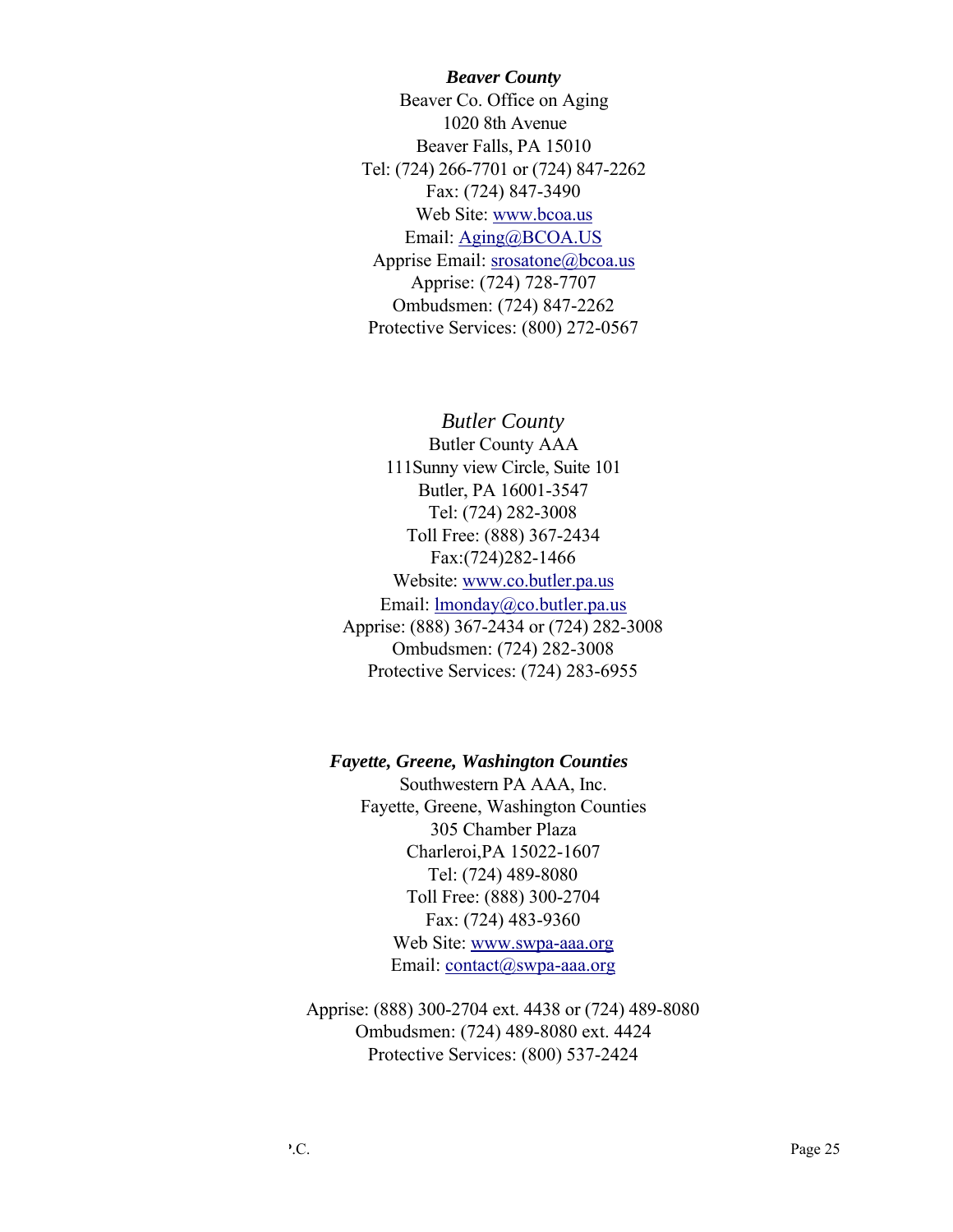*Lawrence County* Lawrence County AAA Shenley Square 2706 Mercer Road New Castle, PA 16105-1422 Tel: (724) 658-3729 Fax:(724)658-7532 Web Site: www.ccpgh.org/challenges Email: lawcoage@ccpgh.org

Apprise: (724) 658-5661 or (724) 658-3279 Ombudsmen: (724) 658-3729 Protective Services: (724) 658-3729

#### *Westmoreland County*

AAA of Westmoreland County 200 South Main Street Greensburg, PA 15601 Tel: (724) 830-4444 Toll Free: (800) 442-8000 Fax:(724)830-4513 Website: www.co.westmoreland.pa.us E-mail: mhelinsk@co.westmoreland.pa.us

Apprise: (800) 262-2103 Or (724) 925-4213 Ombudsmen: (724) 837-3437 Protective Services: (800) 442-8000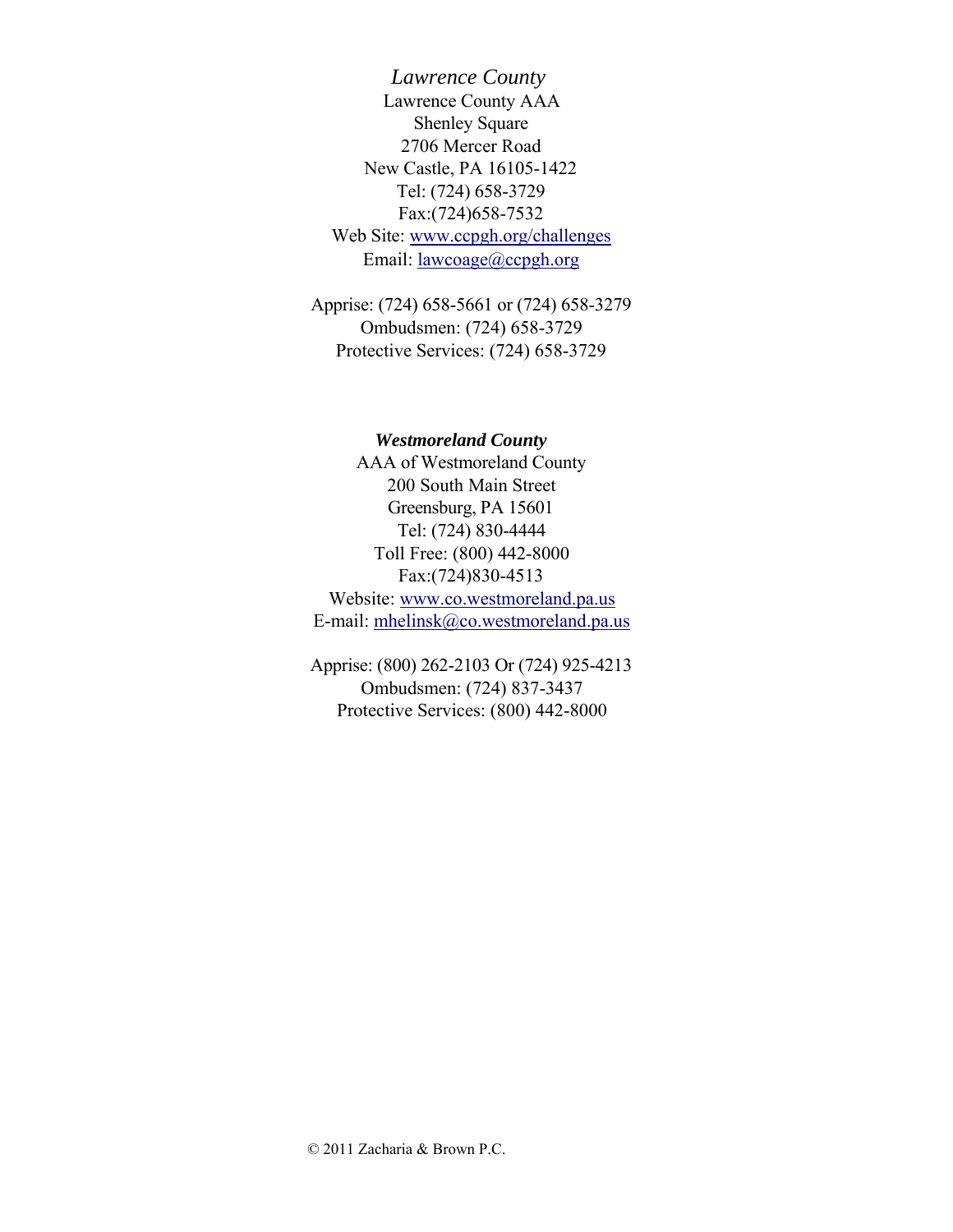## *Community Life Program*

Community Life is a Medicaid funded program for persons who are nursing home eligible but wish to stay in their home. The eligibility requirements are persons who are:

- At least 55 years of age
- Eligible for Medicaid or able to pay privately
- Determined to be clinically eligible for our program by the Allegheny County Area Agency on Aging
- Living within their service area
- Able to live safely in their home with our services

#### **How do I enroll in Community LIFE?**

Call 412-664-1448 (McKeesport) or 412-464-2101 (Homestead) and ask to speak to an Intake Specialist. The staff will fully explain the program. If you are interested, they will schedule a home visit to assess your needs and initiate the application process.

#### **How much does it cost?**

If participants are eligible for Medicaid, there is no cost for the program. There are no co-pays or deductibles. If a person does not qualify for Medicaid, there is an option to private pay.

#### **What services does Community LIFE provide?**

The Community LIFE services include: All medical and hospital care, prescriptions, adult day care, social services, in-home support and services, physical and occupational therapies, medical supplies and durable medical equipment, transportation, meals, podiatry, optometry, and audiology.

#### **What goes on at the Day Center?**

The Day Center provides on-site medical and nursing care, plus rehabilitation therapy. This is where participants can see or talk to the doctor or nurses. The Day Center is also a place for seniors to socialize, participate in activities, special programs and entertainment, and share meals. The center has a large activity area complete with fireplace and a personal care shower area, which also boasts a whirlpool, a favorite of the participants. The services of a beautician are also available.

#### **What happens if I join Community LIFE and I don't like it? Will I be able to quit?**

Community LIFE is a program of choice, and you may disenroll from the program if you wish. Their social worker will assist you in returning to the services you were receiving before enrolling in Community LIFE.

#### **Does anyone live at Community LIFE?**

No one lives at Community LIFE. Participants live in their own homes, or with family members.

#### **What happens if I am no longer able to** stay **in my home?**

Community LIFE will do everything possible to keep you in your own home. However, if you are no longer able to remain safely in your own home, Community LIFE will assist in finding an alternative housing arrangement, or if absolutely necessary, placement in a nursing facility.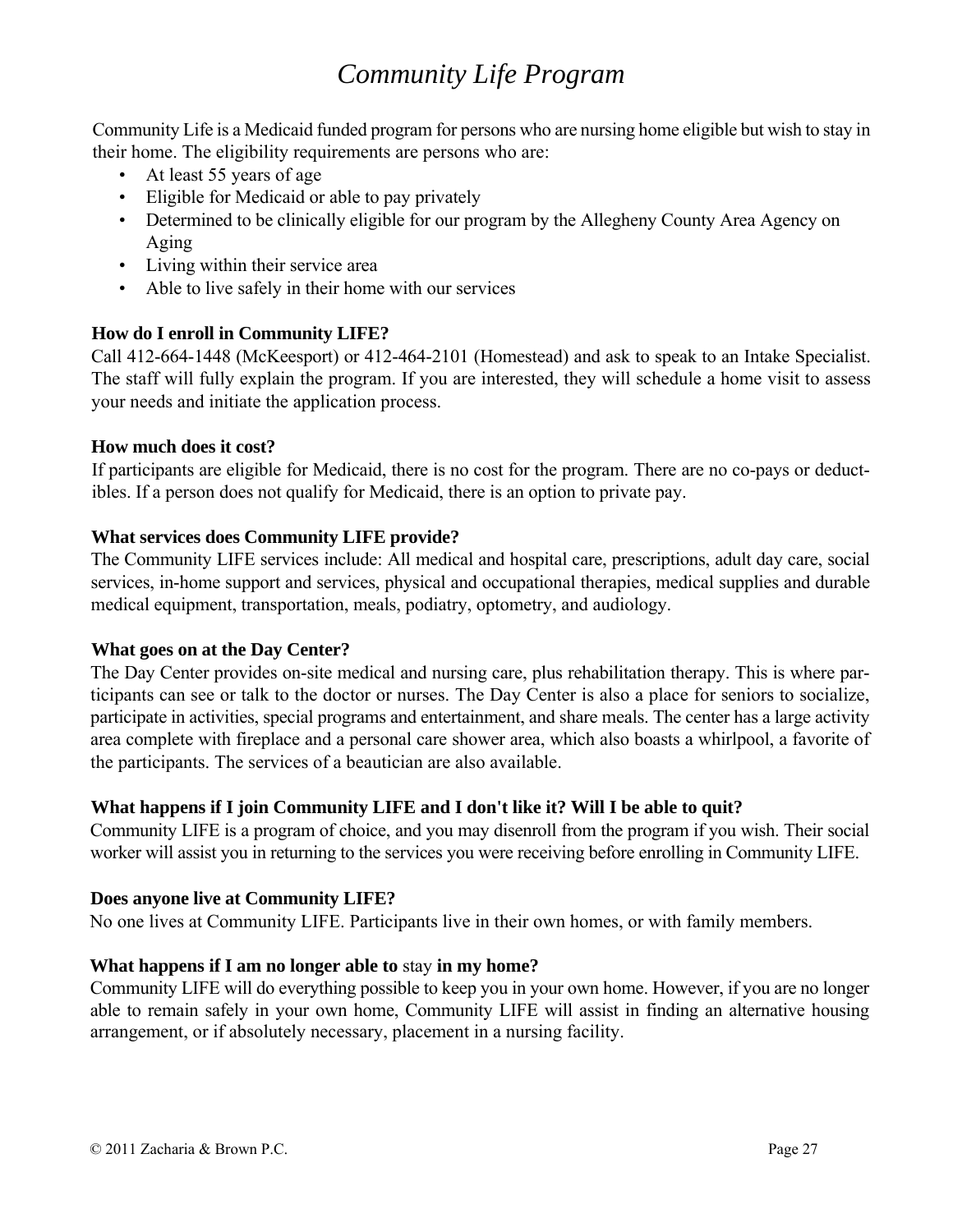## *THE PDA WAIVER*

PDA Waiver is a long term care program that assists frail elderly Pennsylvanians with the services they need to live independently in their own homes and communities.

Consider these benefits as you read about the PDA Waiver:

- Provides an alternative to long term care in a nursing facility;
- Allows you to receive services in your home and community;
- Offers a wide array of services;
- Gives consumer choice of approved services and providers;
- Qualifies participants for other Medical Assistance benefits; and
- Provides on-going support and assistance from the local Area Agency on Aging.

#### **WHAT IS THE WAIVER PROGRAM?**

It is administered by the Pennsylvania Department of Aging and provided statewide by your local Area Agency on Aging, the program provides long term care services to frail older adults as an alternative to nursing facilities.

#### **WHAT SERVICES ARE AVAILABLE?**

Home health and personal care services, home support, attendant care, respite care, adult day care, transportation, home modifications, specialized medical equipment and supplies, counseling, extended state plan physician services, home delivered meals, personal emergency response, and companions. Care management and service coordination is provided by your local Area Agency on Aging.

#### **WHO IS ELIGIBLE?**

You must be a resident of Pennsylvania, at least 60 years of age, and meet all of the following criteria:

Require the level of care of a nursing facility; (A consumer must be assessed and determined eligible for nursing facility care. The determination is based on a medical evaluation conducted by the consumer's physician, and an assessment conducted by the Area Agency on Aging.) Can be served in the community by available health and social services;

Meet the financial requirements, as determined by your local County Assistance Office - income at or below **\$2,022.00** per month, which is 300% of the 2011 **SSI** benefit level (for 2005 the income limit was \$1737.00), and assets at or below **\$8,000.00.** The Department of Public Welfare, through the local County Assistance Office, assesses the income and assets of the consumer and determines the consumer's initial and on-going financial eligibility for waiver. Only income and assets of the consumer are considered; and Agree to the requirements and responsibilities of the program.

#### **HOW DOES THE PROGRAM WORK?**

Each PDA Waiver consumer will have the support and assistance of their local Area Agency on Aging. The agency's staff will regularly assess your needs; help develop and maintain an adequate and appropriate plan of care; assist in selecting Medical Assistance and program approved services and product providers, and monitor the quality of those services provided.

#### **WHAT DOES THE PROGRAM COST?**

There are no consumer payments or co-payments to the providers for the purchase of approved services. Since consumers in the PDA Waiver receive Long Term Care services funded by Medical Assistance, Estate Recovery does apply. Call you r Area Agency on Aging for more information.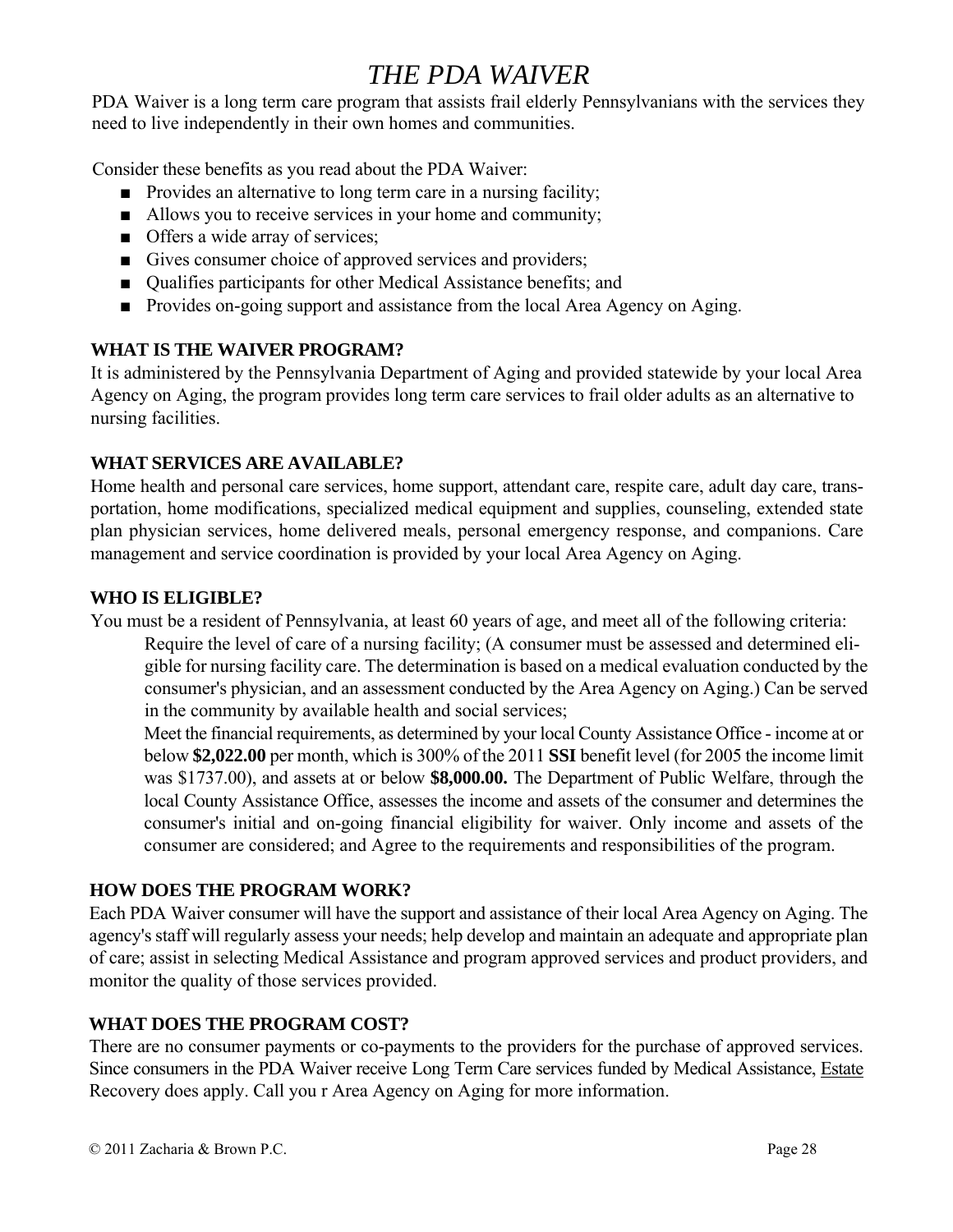## *The Legal Rights of Nursing Home Residents*

While residents in nursing homes have no lesser rights than anyone else, the combination of an institutional setting and the disability that put the person in the facility in the first place often results in a loss of dignity and the absence of proper care.

As a result, in 1987 Congress enacted the Nursing Home Reform Law that has since been incorporated into the Medicare and Medicaid regulations. In its broadest terms, it requires that every nursing home resident be given whatever services are necessary to function at the highest level possible. The law gives residents a number of specific rights:

- 1. Residents have the right to be free of unnecessary physical or chemical restraints, vests, hand mitts, seat belts and other physical restraints. And antipsychotic drugs, sedatives, and other chemical restraints are impermissible, except when authorized by a physician, in writing, for a specified and limited period of time.
- 2. To assist residents, facilities must inform them of the name, specialty, and means of contacting the physician responsible for the resident's care. Residents have the right to participate in care planning meetings.
- 3. When a resident experiences any deterioration in health, or when a physician wishes to change the resident's treatment, the facility must inform the resident, and the resident's physician, legal representative or interested family member.
- 4. The resident has the right to gain access to all his or her records within one business day, and a right to copies of those records at a cost that is reasonable in that community. The facility must explain how to examine these records, or how to transfer the authority to obtain records to another person.
- 5. The facility must provide a written description of legal rights, explaining state laws regarding living wills, durable powers of attorney for health care and other advance directives, along with the facility's policy on carrying out these directives.
- 6. At the time of admission and during the stay, nursing homes must fully inform residents of the services available in the facility, and of related charges. Nursing homes may charge for services and items in addition to the basic daily rate, but only if they already have disclosed which services and items will incur an additional charge, and how much that charge will be.
- 7. The resident has a right to privacy, which is a right that extends to all aspects of care, including care for personal needs, visits with family and friends, and communication with others through telephone and mail. Residents must have areas for receiving private calls or visitors so that no one may intrude and to preserve the privacy of their roommates.
- 8. Residents have the right to share a room with a spouse, gather with other residents without staff present, and meet state and local nursing home ombudsperson or any other agency representatives. They may leave the nursing home, or belong to any church or social group. Within the home, residents have a right to manage their own financial affairs, free of any requirement that they deposit personal funds with the facility.